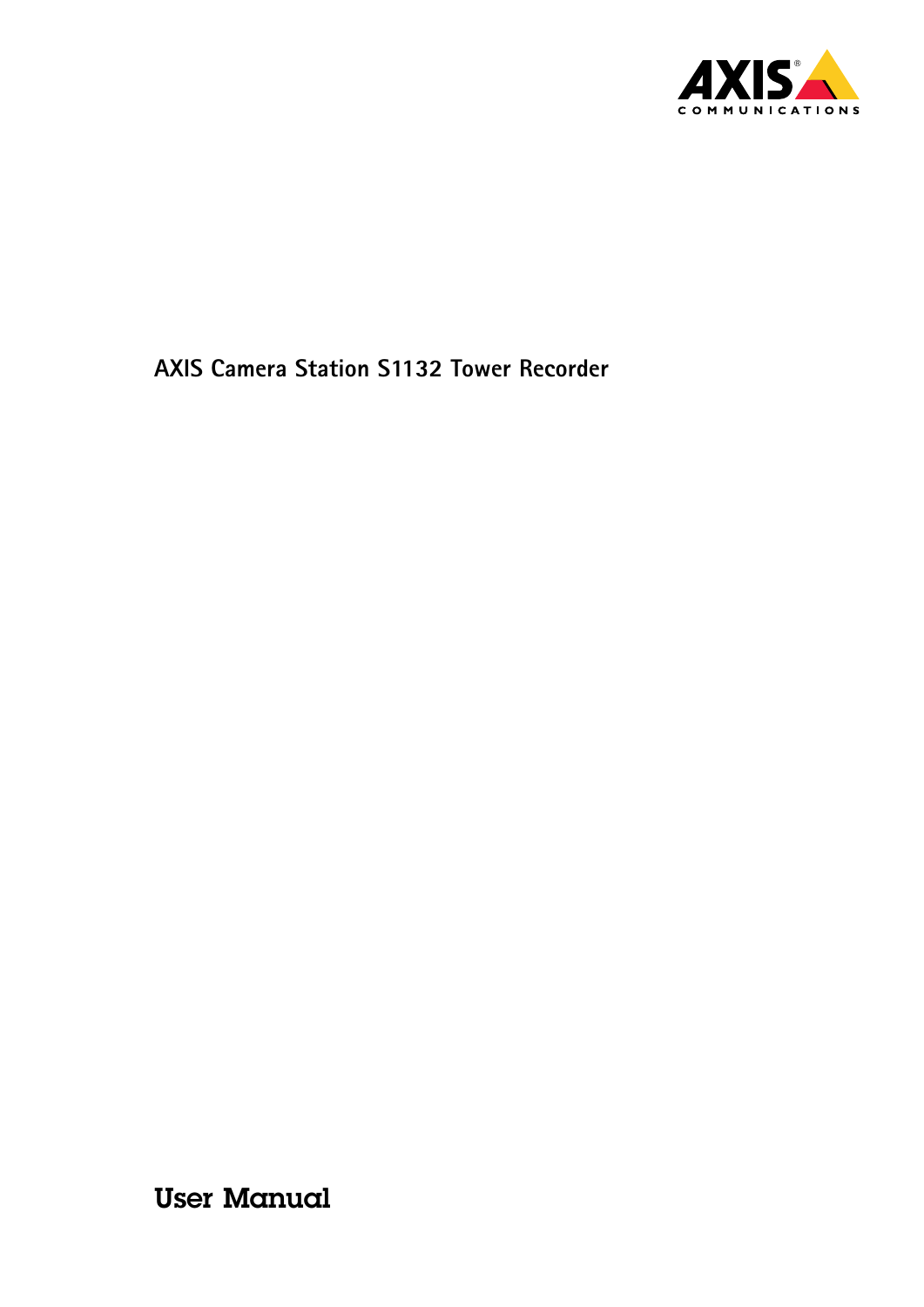## Table of Contents

| 3<br>$\overline{3}$                                                                                                                                                                                                                                |
|----------------------------------------------------------------------------------------------------------------------------------------------------------------------------------------------------------------------------------------------------|
| $\overline{4}$                                                                                                                                                                                                                                     |
| $\overline{4}$<br>Install your device <b>with an accommodal contract of the set of the set of the set of the set of the set of the</b>                                                                                                             |
| $\overline{5}$<br>$\overline{5}$                                                                                                                                                                                                                   |
| $1\overline{2}$                                                                                                                                                                                                                                    |
| 12                                                                                                                                                                                                                                                 |
| 16                                                                                                                                                                                                                                                 |
| License a system with Internet connection<br>License a system without Internet connection<br>Manage Windows® user accounts<br>Create a user account<br>16                                                                                          |
| 18<br>18                                                                                                                                                                                                                                           |
| 18                                                                                                                                                                                                                                                 |
| 18                                                                                                                                                                                                                                                 |
| 18<br>Create a local user group<br>Change a user account<br>Change a user account<br>Create a password reset disk for a user account<br>Manage AXIS Camera Station user accounts<br>Configure user permissions<br>Manage your device<br>Manage you |
| 19                                                                                                                                                                                                                                                 |
| 19                                                                                                                                                                                                                                                 |
| 20                                                                                                                                                                                                                                                 |
| 20<br>20                                                                                                                                                                                                                                           |
| 21                                                                                                                                                                                                                                                 |
| 23                                                                                                                                                                                                                                                 |
| 23                                                                                                                                                                                                                                                 |
| 23                                                                                                                                                                                                                                                 |
| Configure Windows update settings<br>Change the RAID<br>Change the RAID<br>24                                                                                                                                                                      |
| 25                                                                                                                                                                                                                                                 |
| 25                                                                                                                                                                                                                                                 |
| 25                                                                                                                                                                                                                                                 |
| 25                                                                                                                                                                                                                                                 |
| 26<br>26                                                                                                                                                                                                                                           |
| Upgrade the BIOS<br>Run diagnostics<br>Perform a system recovery<br>Create a technical support report<br>Enable IDRAC<br>27                                                                                                                        |
| 27                                                                                                                                                                                                                                                 |
| 28                                                                                                                                                                                                                                                 |
| 28                                                                                                                                                                                                                                                 |
| 29                                                                                                                                                                                                                                                 |
| 29                                                                                                                                                                                                                                                 |
| 30                                                                                                                                                                                                                                                 |
| 33<br>33                                                                                                                                                                                                                                           |
| 33                                                                                                                                                                                                                                                 |
|                                                                                                                                                                                                                                                    |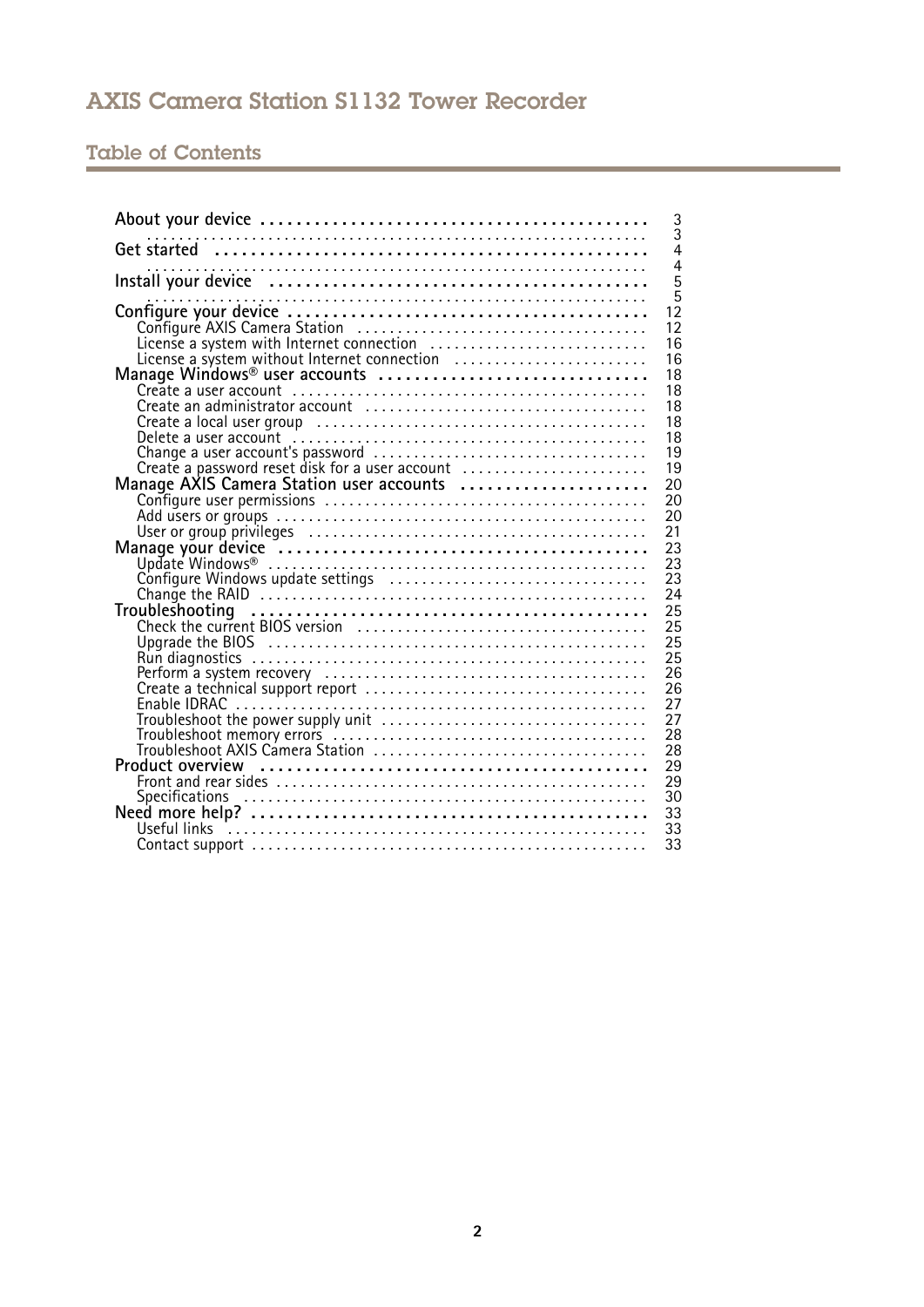<span id="page-2-0"></span>About your device

## About your device

AXIS Camera Station S11 Recorder series consist of out-of-the-box ready rack servers and work stations validated for reliable high-definition surveillance up to 4K. For quick and easy installation, the recorder series is preconfigured and preloaded with AXIS Camera Station video management software including licenses plus all necessary system software. The system configuration can easily be imported from AXIS Site Designer, and AXIS Camera Station lets you take full advantage of Axis wide range of video surveillance devices. With redundant enterprise-grade hard disks, operating system stored on solid-state drive (SSD), the recorder series provides high-performance and reliability for your system.



*www.axis.com/products/online-manual/64268*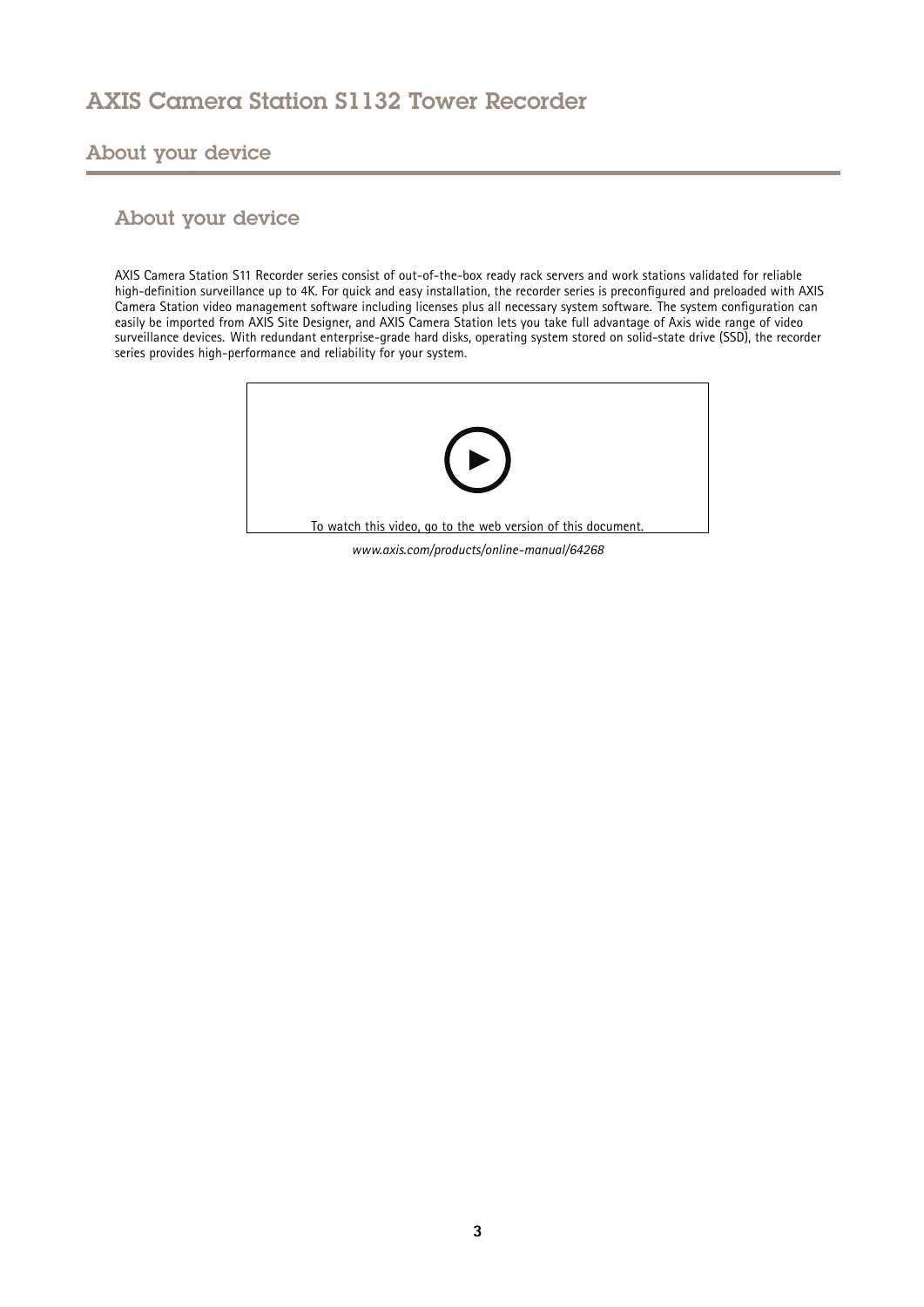## <span id="page-3-0"></span>Get started

## Get started

The standard workflow to configure an AXIS Camera Station recorder is:

- 1. *[Install](#page-4-0) your device*
- 2. Update AXIS Camera Station to the latest version.
	- -If your system is online: open the AXIS Recorder Toolbox app and click **Update AXIS Camera Station**.
	- -If your system is offline: go to *[axis.com](https://www.axis.com)* and download the latest version.
- 3. Configure Windows®. We recommend to:
	- -Update Windows® to the latest version. See *Update [Windows®](#page-22-0) on page [23](#page-22-0)*
	- -Create <sup>a</sup> standard user account. See *Create <sup>a</sup> user [account](#page-17-0) on page [18](#page-17-0)*
- 4. *[Configure](#page-11-0) AXIS Camera Station*
- 5. Register you AXIS Camera Station licenses.
	- -*License <sup>a</sup> system with Internet [connection](#page-15-0) on page [16](#page-15-0)*
	- -*License <sup>a</sup> system without Internet [connection](#page-15-0) on page [16](#page-15-0)*
- 6. Connect your system to the AXIS Camera Station mobile viewing app. See *[Configure](https://www.axis.com/products/online-manual/34074#t10123489) AXIS Secure Remote Access*



*www.axis.com/products/online-manual/64268*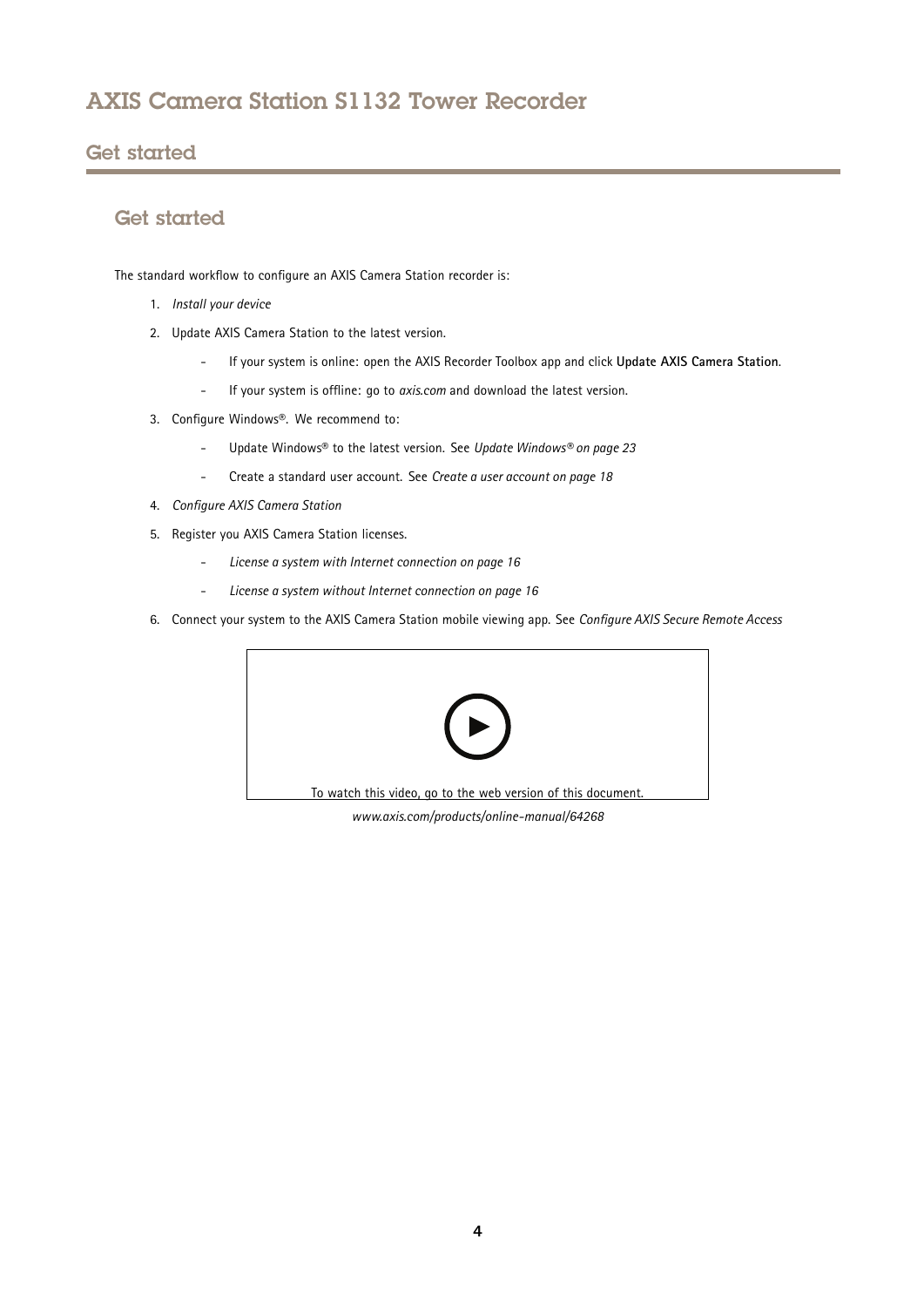# <span id="page-4-0"></span>Install your device



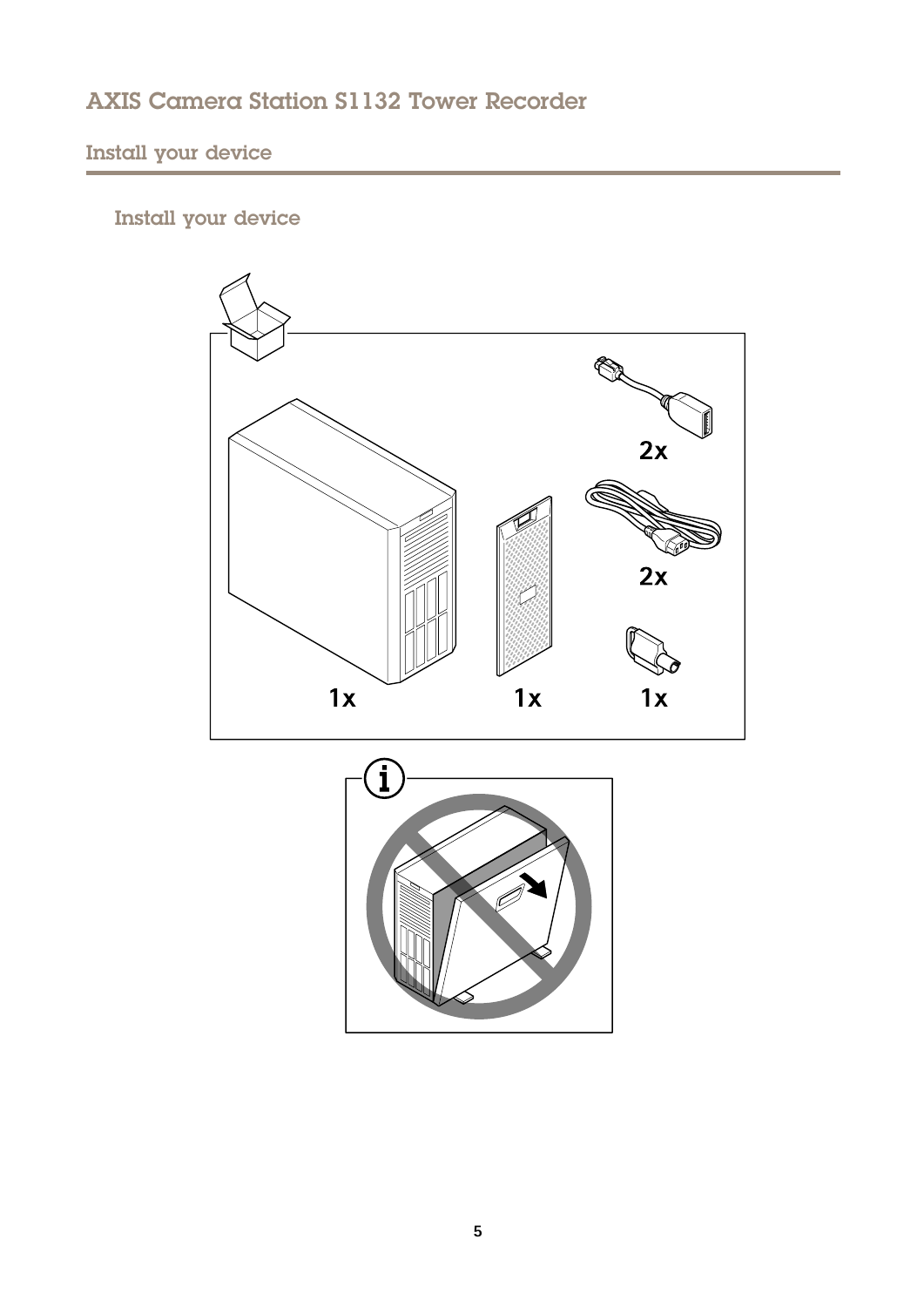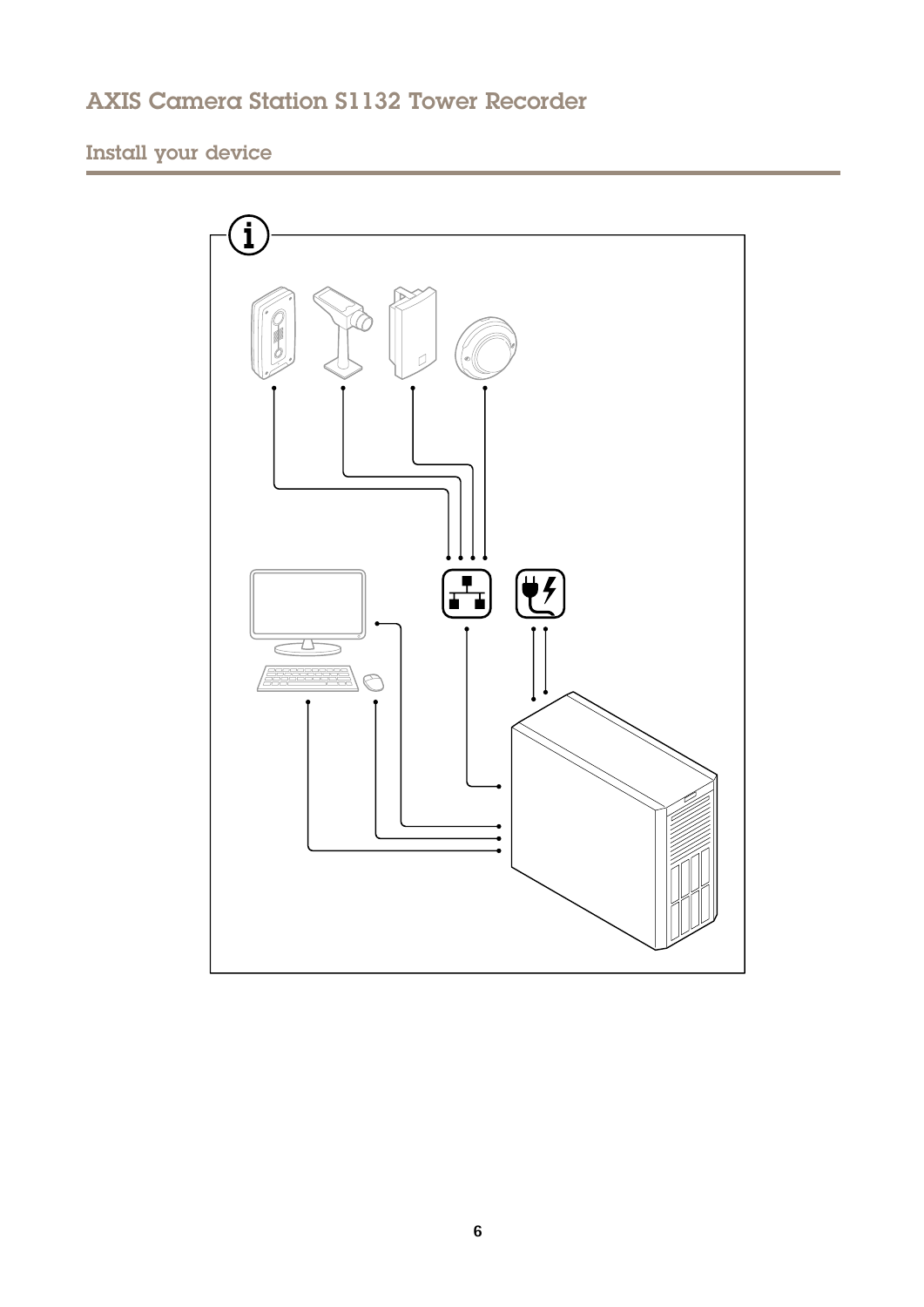# Install your device



 $1.1$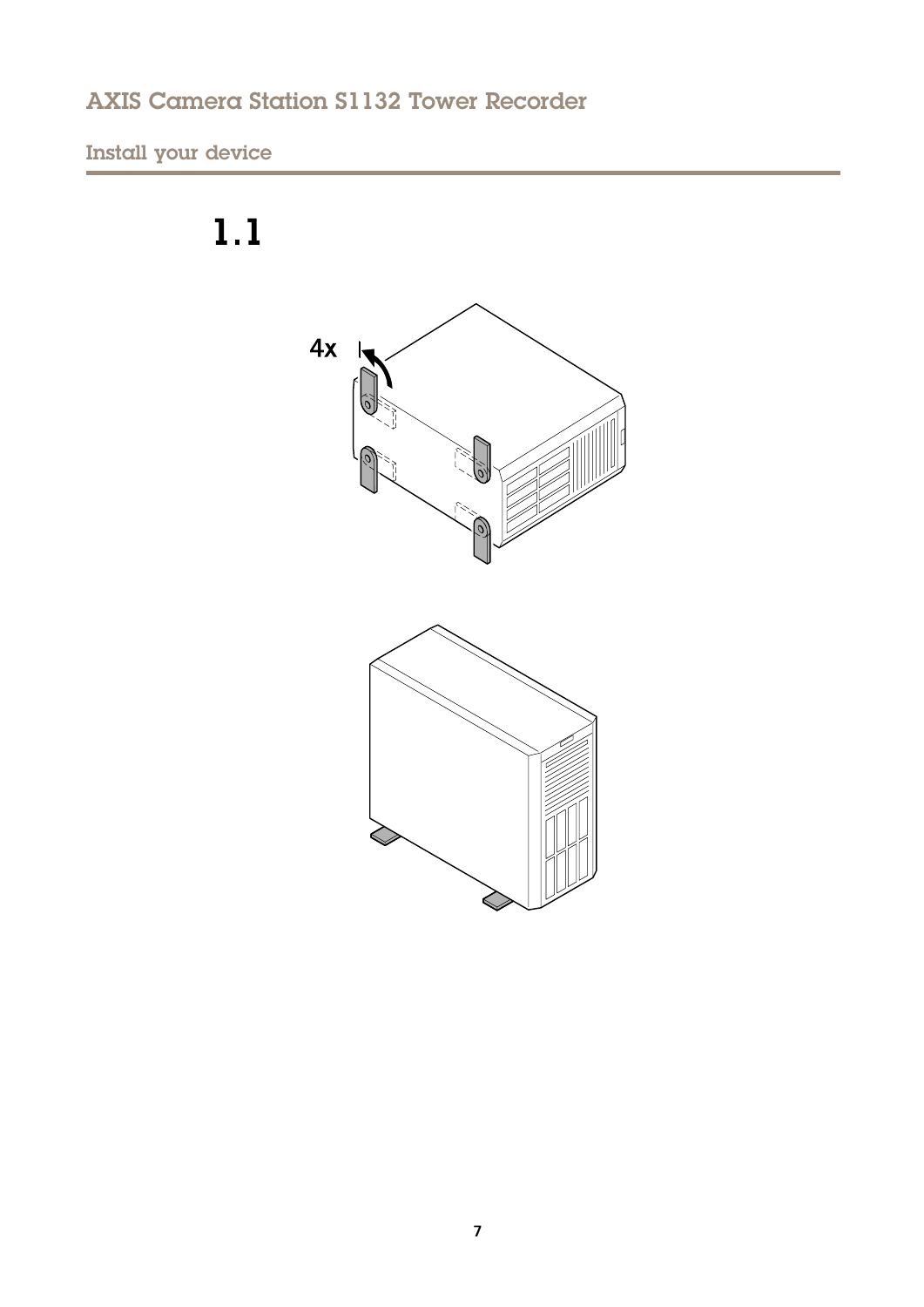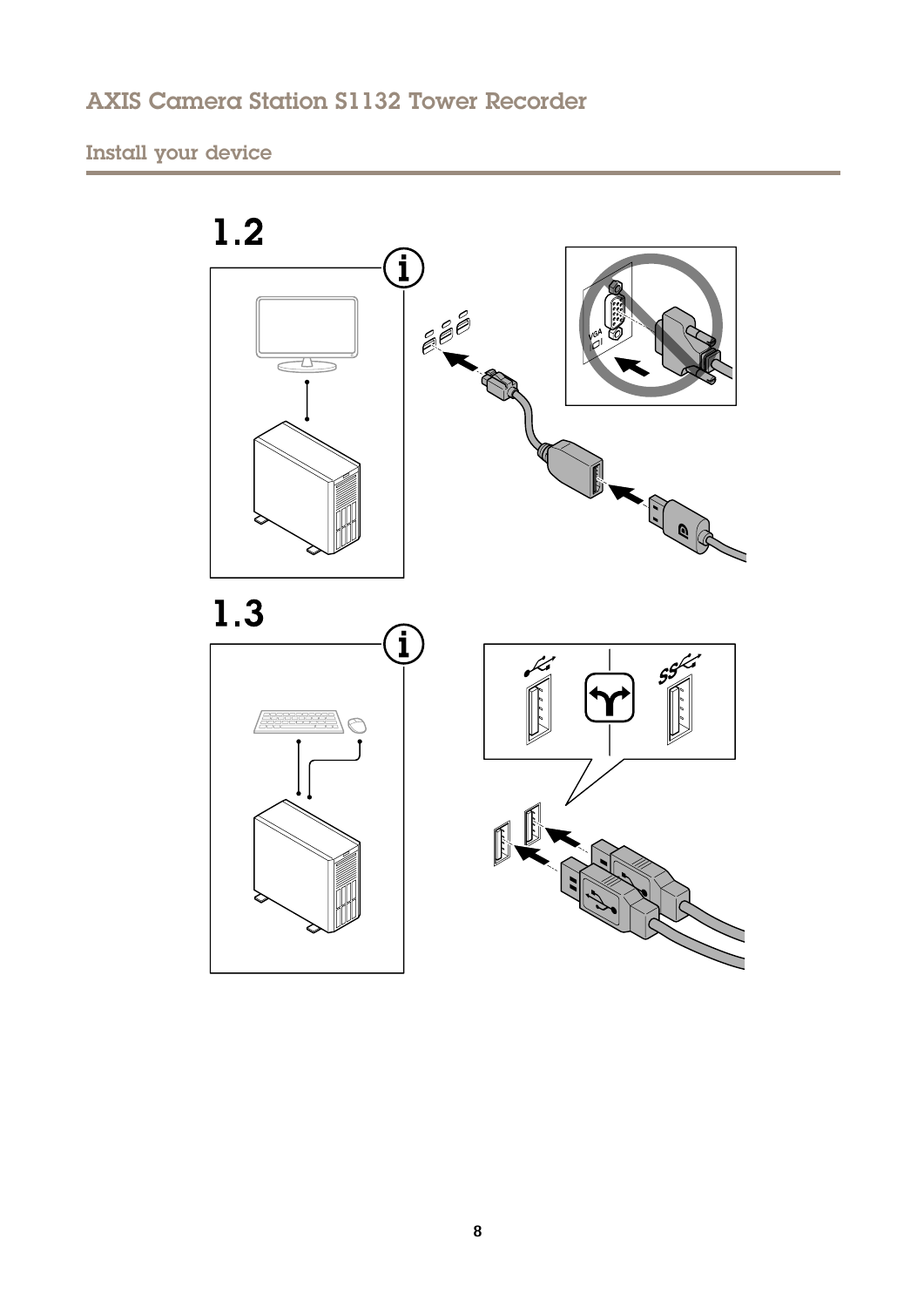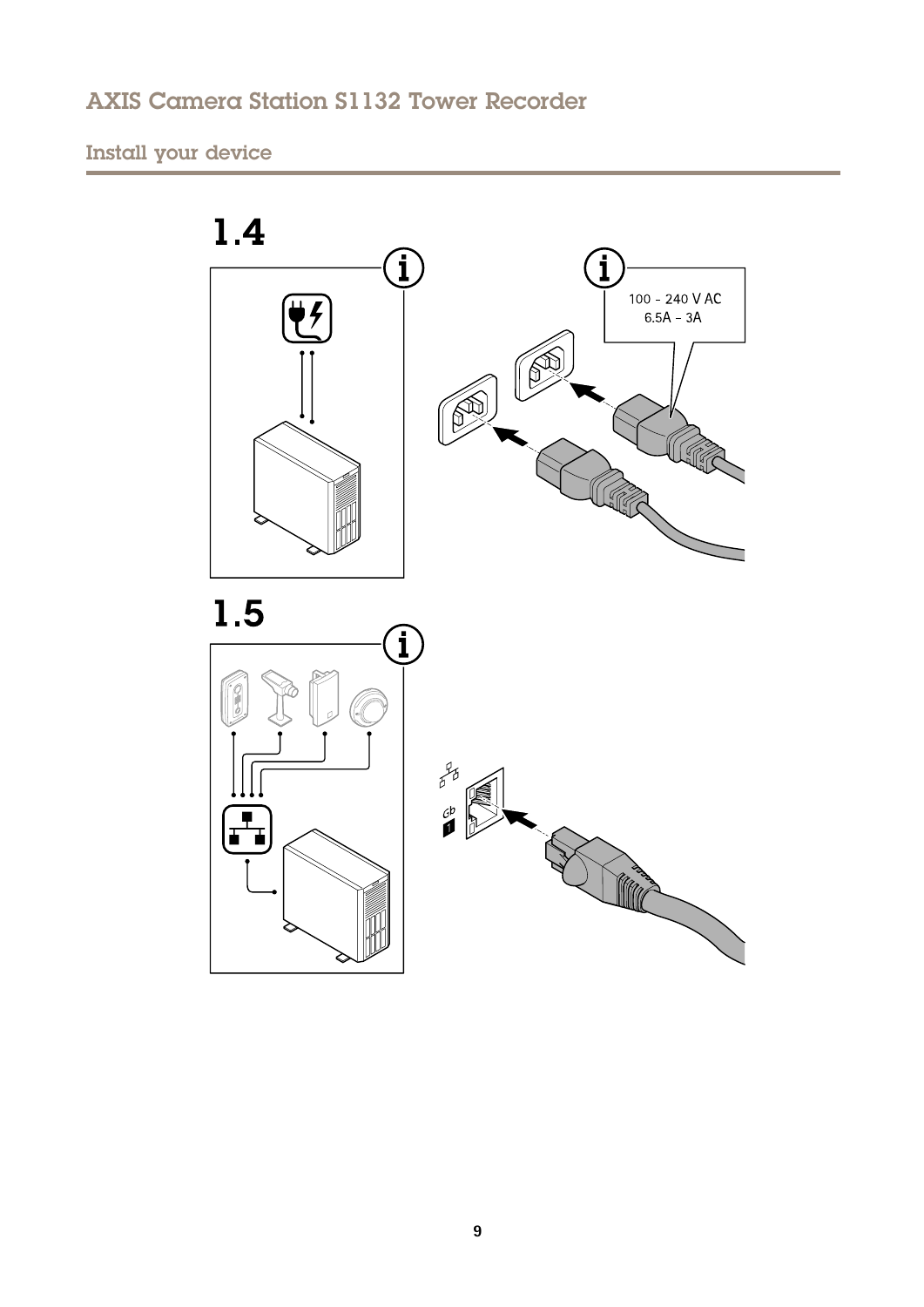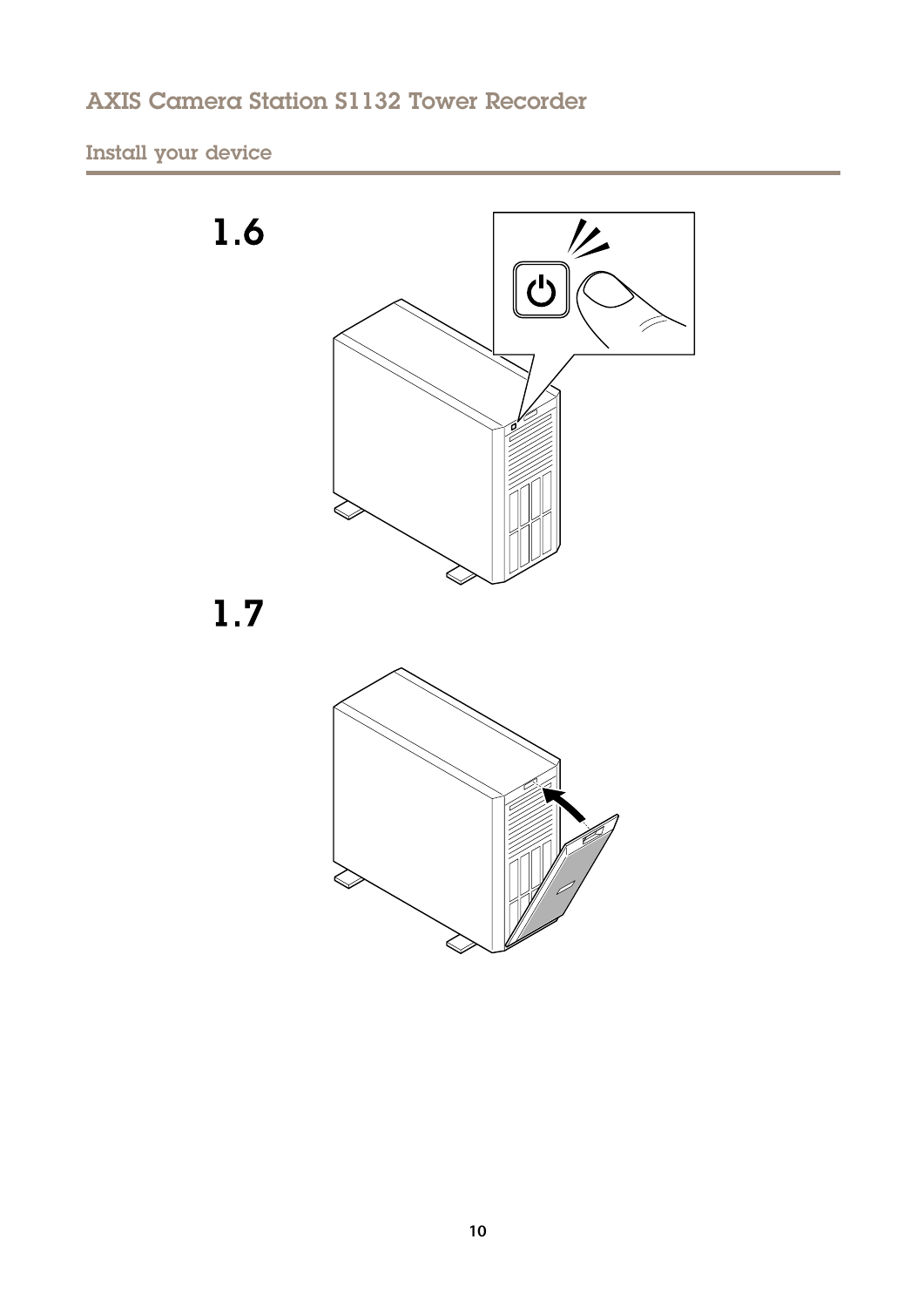



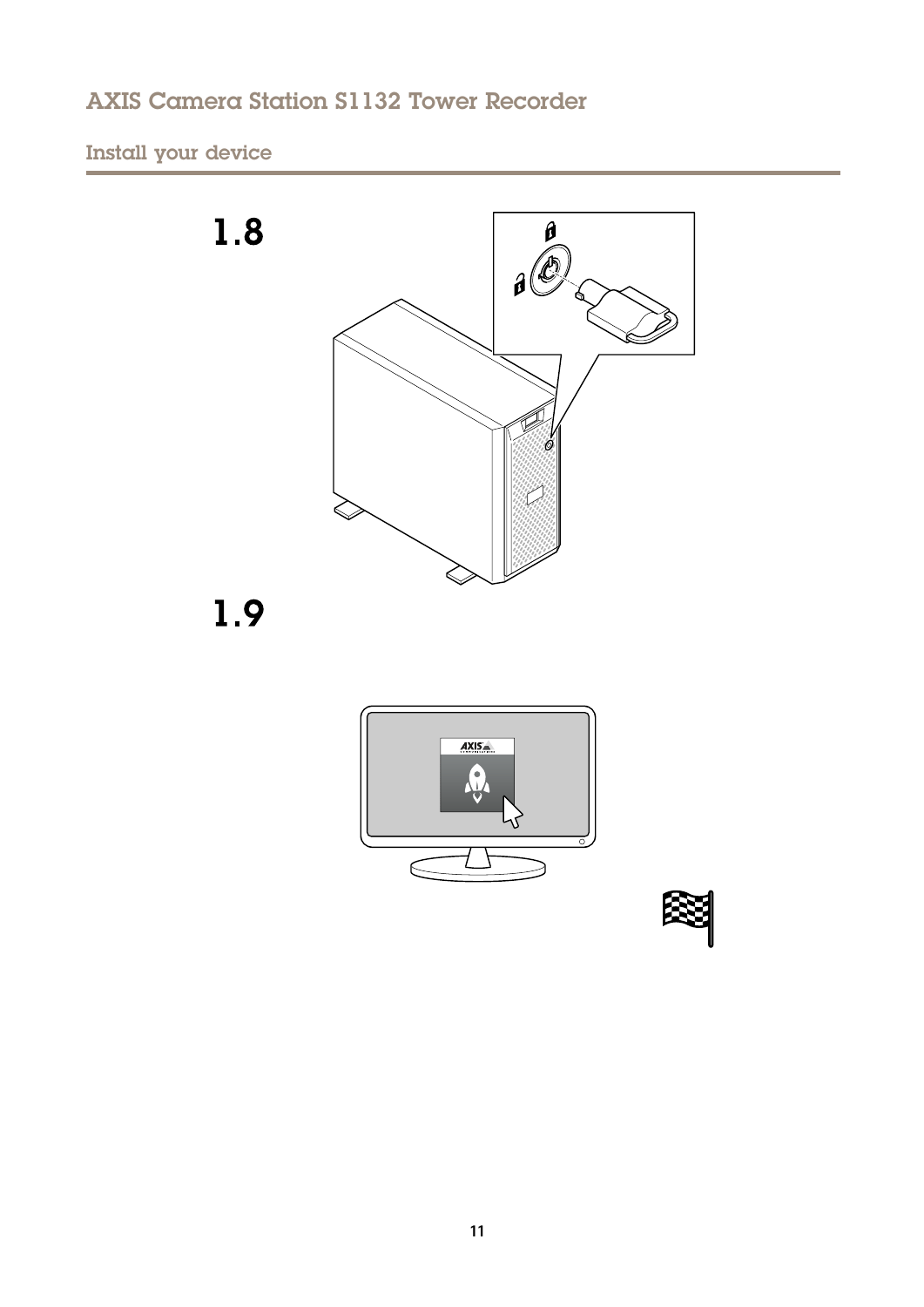## <span id="page-11-0"></span>Configure your device

## Configure your device

## **Configure AXIS Camera Station**

This Get started tutorial will walk you through the basic steps to make your system up and running.

Before you start, you may need to:

- Configure your network depending on your installation. See *Network [configuration](#page-14-0)*.
- Configure your server ports if needed. See *Server port [configuration](#page-14-0)*.
- Consider security issues. See *Security [considerations](#page-14-0)*.

After necessary configurations, you can start to work with AXIS Camera Station:

- 1. *Start AXIS Camera Station*
- 2. *Add devices*
- 3. *Configure recording method on page 12*
- 4. *Live view [cameras](#page-12-0) on page [13](#page-12-0)*
- 5. *Replay [recordings](#page-12-0) on page [13](#page-12-0)*
- 6. *Add [bookmarks](#page-12-0) on page [13](#page-12-0)*
- 7. *Export [recordings](#page-12-0) on page [13](#page-12-0)*
- 8. *Play and verify [recordings](#page-13-0) in AXIS File Player on page [14](#page-13-0)*

### **Start AXIS Camera Station**

AXIS Camera Station Service Control automatically starts after the installation is complete.

Double-click the AXIS Camera Station Client icon to start the AXIS Camera Station client. When starting the client for the first time, it automatically attempts to log on to the AXIS Camera Station server installed on the same computer as the client.

You can connect to multiple AXIS Camera Station servers in different ways.

### **Add devices**

The first time you start your AXIS Camera Station, you are navigated to the Add devices page. AXIS Camera Station automatically searches the network for connected devices and displays <sup>a</sup> list of devices found.

- 1. Select the cameras to add from the list. If your camera is not listed, click **Manual search**.
- 2. Click **Add**.
- 3. Select **Quick configuration** or **Site Designer configuration**. Click **Next**.
- 4. Use the default settings and ensure the recording method is set to None. Click **Install**.

### **Configure recording method**

- 1. Go to **Configuration <sup>&</sup>gt; Recording and events <sup>&</sup>gt; Recording method**.
- 2. If you want to enable motion detection recording:
	- 2.1 Select <sup>a</sup> camera.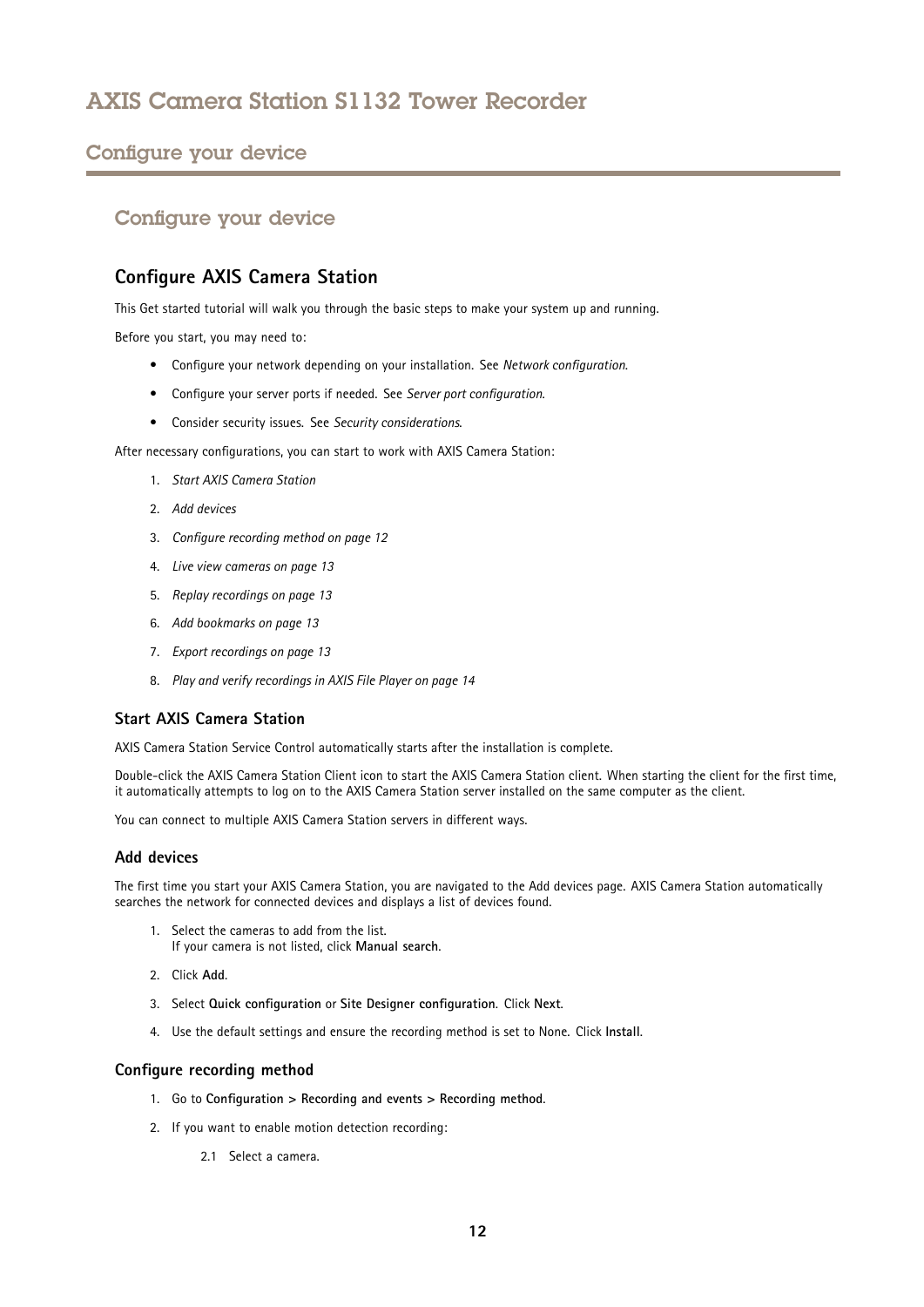## <span id="page-12-0"></span>Configure your device

- 2.2 Turn on **Motion detection**.
- 2.3 Click **Apply**.
- 3. If you want to enable continuous recording:
	- 3.1 Select <sup>a</sup> camera.
	- 3.2 Turn on **Continuous**.
	- 3.3 Click **Apply**.

### **Live view cameras**

- 1. Click the Live view tab to navigate to the camera live view.
- 2. Click <sup>a</sup> camera to navigate to the live view of that camera. A blue dot after the camera name shows that continuous recording is in progress. A red dot after the camera name shows that motion detection recording is in progress.
- 3. Click to navigate from Live view to Recordings. A red line in the timeline shows that motion detection recording has been taken for that period. A blue line in the timeline shows that continuous recording is in progress.

#### **Replay recordings**

- 1. Go to the Recording tab.
- 2. In the timeline of the camera, use the mouse wheel to zoom in and out and drag the timeline to make the marker pointing at your desired position.
- 3. To start playing the recording from the desired position, click  $\blacksquare$

#### **Add bookmarks**

- 1. Go to the Recording tab.
- 2. In the timeline of the camera, use the mouse wheel to zoom in and out and drag the timeline to make the marker pointing at your desired position.
- 3. Click  $\mathbf{E}$
- 4. Enter the bookmark name and description. Use keywords in the description to make the bookmark easy to find and recognized.
- 5. Select **Prevent recording deletion** to lock the recording. A locked recording can't be deleted unless actively unlocked.
- 6. Click **OK**. A bookmark icon is displayed at your desired position in the timeline.

#### **Export recordings**

- 1. Go to the Recording tab.
- 2. In the timeline of the camera, use the mouse wheel to zoom in and out.
- 3. Click **The Latter of display the selection markers.**
- 4. Drag the markers to include the recordings that you want to export.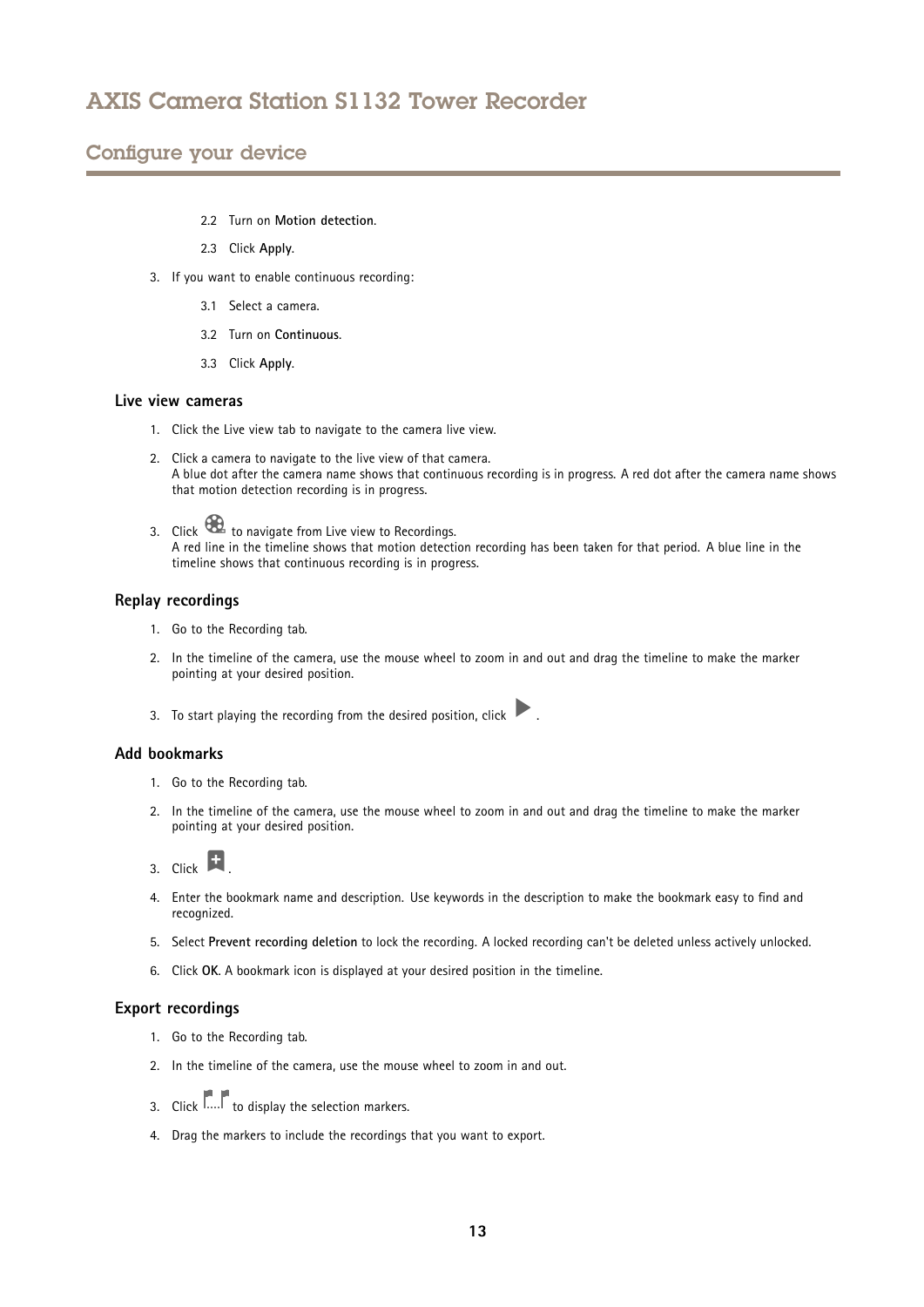## <span id="page-13-0"></span>Configure your device

- 5. Click  $\Box$  to open the Export tab.
- 6. In the Export tab, you can do the following if desired.
	- - $Click$   $\blacksquare$  to add a note for the recording.
	- -Click **Browse** to select the location to export the recordings.
	- -Select **Include Axis File Player**, **Include notes**, and **Add digital signature**.
- 7. Click **Export**.
- 8. Select **Use password** and enter your password for the digital signature. Click **OK**.

### **Play and verify recordings in AXIS File Player**

1. Go to the folder that you have specified for the exported recordings.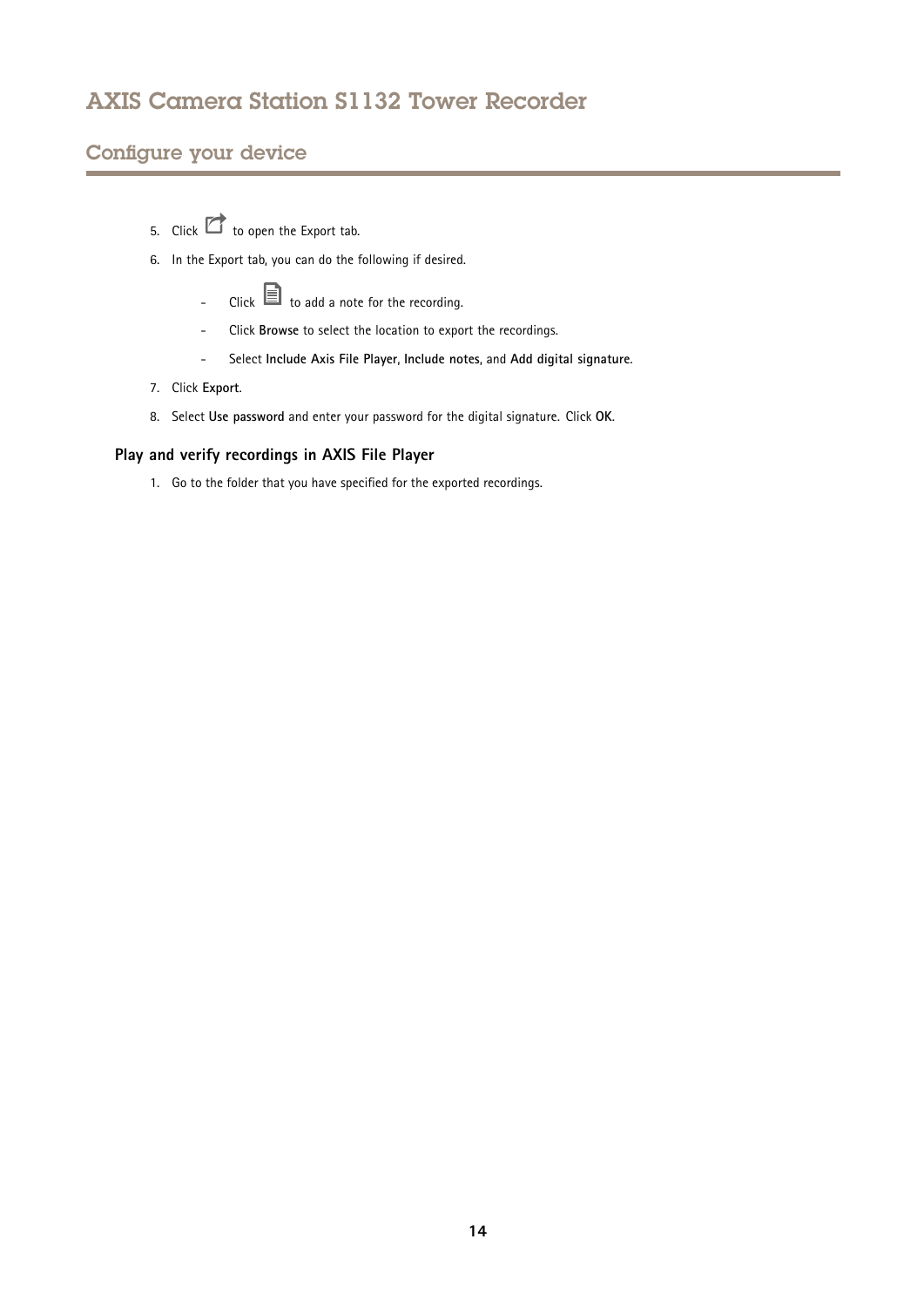## <span id="page-14-0"></span>Configure your device

In this example, the exported files include the recordings in the .asf format, the notes in the .txt format, and AXIS File Player.

- 2. Double-click AXIS File Player. The exported recordings will be automatically played.
- 3. Click  $\blacksquare$  to show the notes added to the recordings.
- 4. To verify the digital signature:
	- 4.1 Go to **Tools <sup>&</sup>gt; Verify digital signature**.
	- 4.2 Select **Validate with password** and enter your password.
	- 4.3 Click **Verify**. The verification result page is displayed.

#### **Network configuration**

When AXIS Camera Station Client, AXIS Camera Station Server, and the connected network devices are installed on different networks, you might need to configure proxy or firewall settings before using AXIS Camera Station.

#### **Client proxy settings**

When the client and the server are separated by <sup>a</sup> proxy server, configure the client proxy settings.

- 1. Double-click the AXIS Camera Station Client icon.
- 2. On the Log on page, click **Change client proxy settings**.
- 3. Change the client proxy settings.
- 4. Click **OK**.

#### **Server proxy settings**

When network devices and the server are separated by <sup>a</sup> proxy server, configure the server proxy settings.

- 1. Double-click the AXIS Service Control icon in Windows notification area.
- 2. Select **Modify settings**.
- 3. In the Proxy settings section, use the default **System account internet option** or select **Use manual proxy settings**.
- 4. Click **Save**.

#### **NAT and Firewall**

When the client and the server are separated by <sup>a</sup> NAT, firewall or similar, configure the NAT or firewall to ensure that the HTTP port, TCP port, and streaming port specified in AXIS Camera Station Service Control are allowed to pass through the firewall and/or NAT. For instructions how to configure the NAT or firewall, contact the network administrator.

#### **Server port configuration**

The ports <sup>55752</sup> (HTTP), <sup>55754</sup> (TCP), <sup>55756</sup> (mobile communication), and <sup>55757</sup> (mobile streaming) are used on AXIS Camera Station Server for communication between the server and the client. If required, the ports can be changed from AXIS Camera Station Service Control.

#### **Security considerations**

To prevent unauthorized access to cameras and recordings, keep the following in mind:

• Use strong passwords for all network devices (cameras, video encoders and auxiliary devices).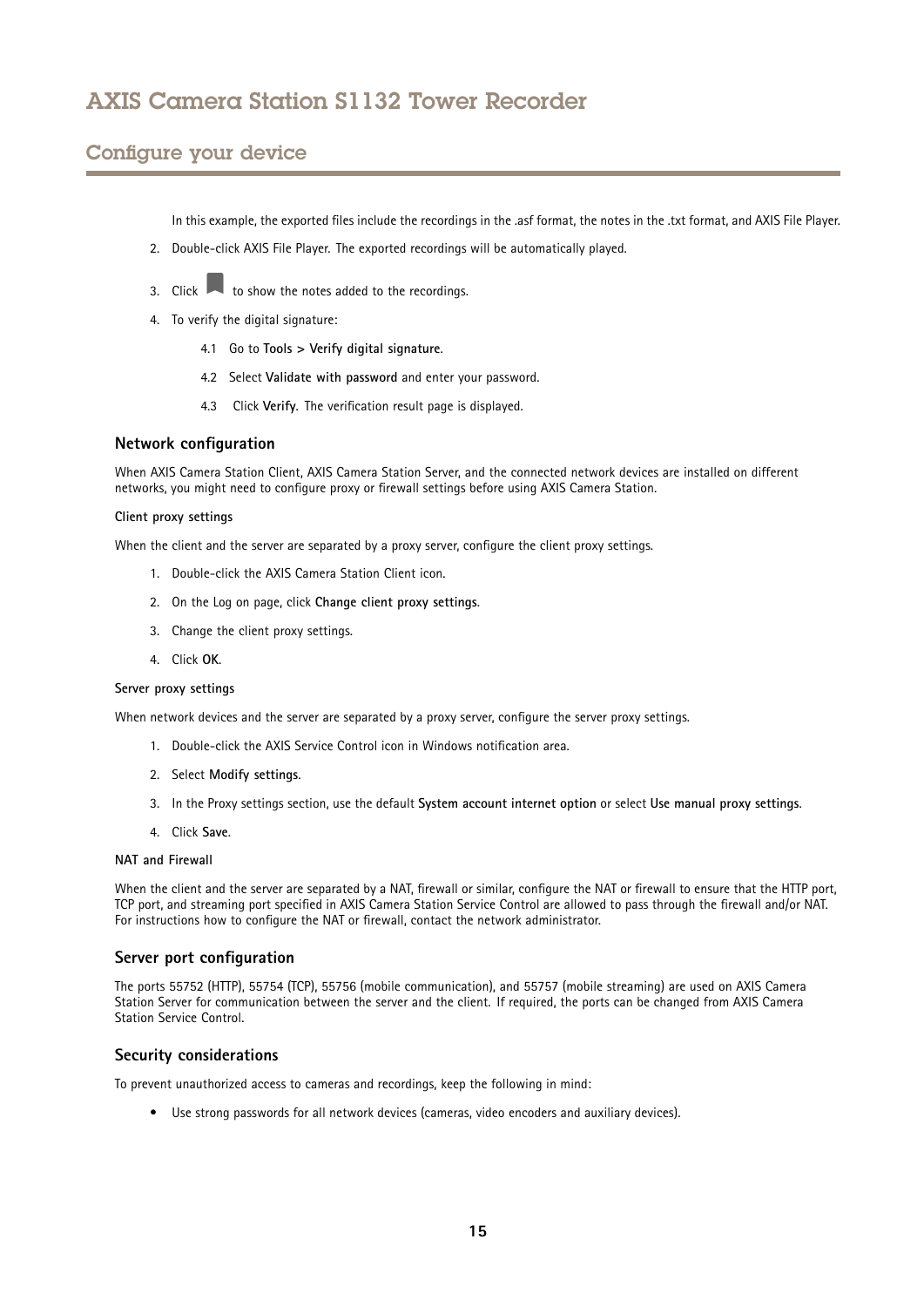## <span id="page-15-0"></span>Configure your device

- • Install AXIS Camera Station Server, cameras, video encoders, and auxiliary devices on <sup>a</sup> secure network separated from the office network. AXIS Camera Station Client can be installed on <sup>a</sup> computer on another network, for example a network with Internet access.
- Ensure all users have strong passwords. Using Windows Active Directory <sup>a</sup> high level of security can be implemented.

### **License <sup>a</sup> system with Internet connection**

Both the AXIS Camera Station client and the server must be connected to the internet.

- 1. In the AXIS Camera Station client, go to **Configuration <sup>&</sup>gt; Licenses <sup>&</sup>gt; Management** and click **Go to AXIS Camera Station License Portal**.
- 2. In the AXIS Camera Station license portal, sign in with your MyAxis account.
- 3. Enter your license key, and click **Add licenses**.

#### Note

For AXIS Network Video Recorders, your license details are generated automatically and can be found under the License keys section. We recommend that you write them down, or save them in <sup>a</sup> digital format on <sup>a</sup> USB flash drive for future reference. Lost license keys can't be retrieved.

4. In the AXIS Camera Station client, check that your license keys are shown in **Configuration <sup>&</sup>gt; Licenses <sup>&</sup>gt; Keys**.



*AXIS Camera Station online license registration*

### **License <sup>a</sup> system without Internet connection**

To license <sup>a</sup> system without Internet connection:

- 1. In the AXIS Camera Station client, export the system file.
	- 1.1 Go to **Configuration <sup>&</sup>gt; Licenses <sup>&</sup>gt; Management**.
	- 1.2 Click **Export system file**.
	- 1.3 Save your system file on <sup>a</sup> USB flash drive.
- 2. Go to the AXIS Camera Station license portal *[www.axis.com/licenses](https://www.axis.com/licenses)*, sign in with your MyAxis account and upload your system file.
- 3. Enter your license key, and click **Add licenses**.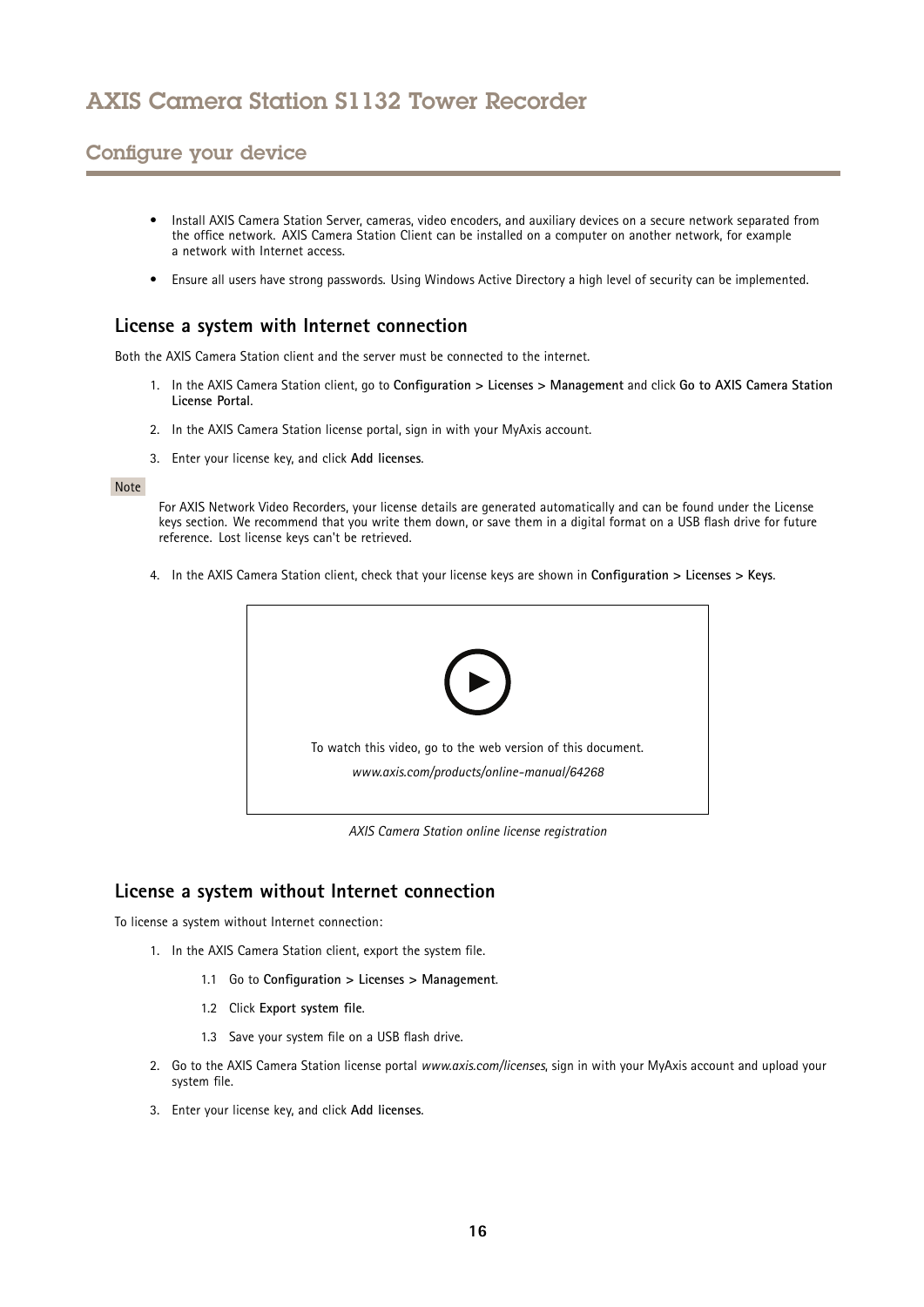## Configure your device

#### Note

For AXIS Network Video Recorders, your license details are generated automatically and can be found under the License keys section. We recommend that you write them down, or save them in <sup>a</sup> digital format on <sup>a</sup> USB flash drive for future reference. Lost license keys can't be retrieved.

- 4. Click **Download license file** and save the file to <sup>a</sup> USB flash drive.
- 5. In the AXIS Camera Station client, import the license file.
	- 5.1 Go to **Configuration <sup>&</sup>gt; Licenses <sup>&</sup>gt; Management**.
	- 5.2 Click **Import license file**, and select the license file on your USB flash drive.
	- 5.3 Check that your license keys are shown in **Configuration <sup>&</sup>gt; Licenses <sup>&</sup>gt; Keys**.



*AXIS Camera Station offline license registration*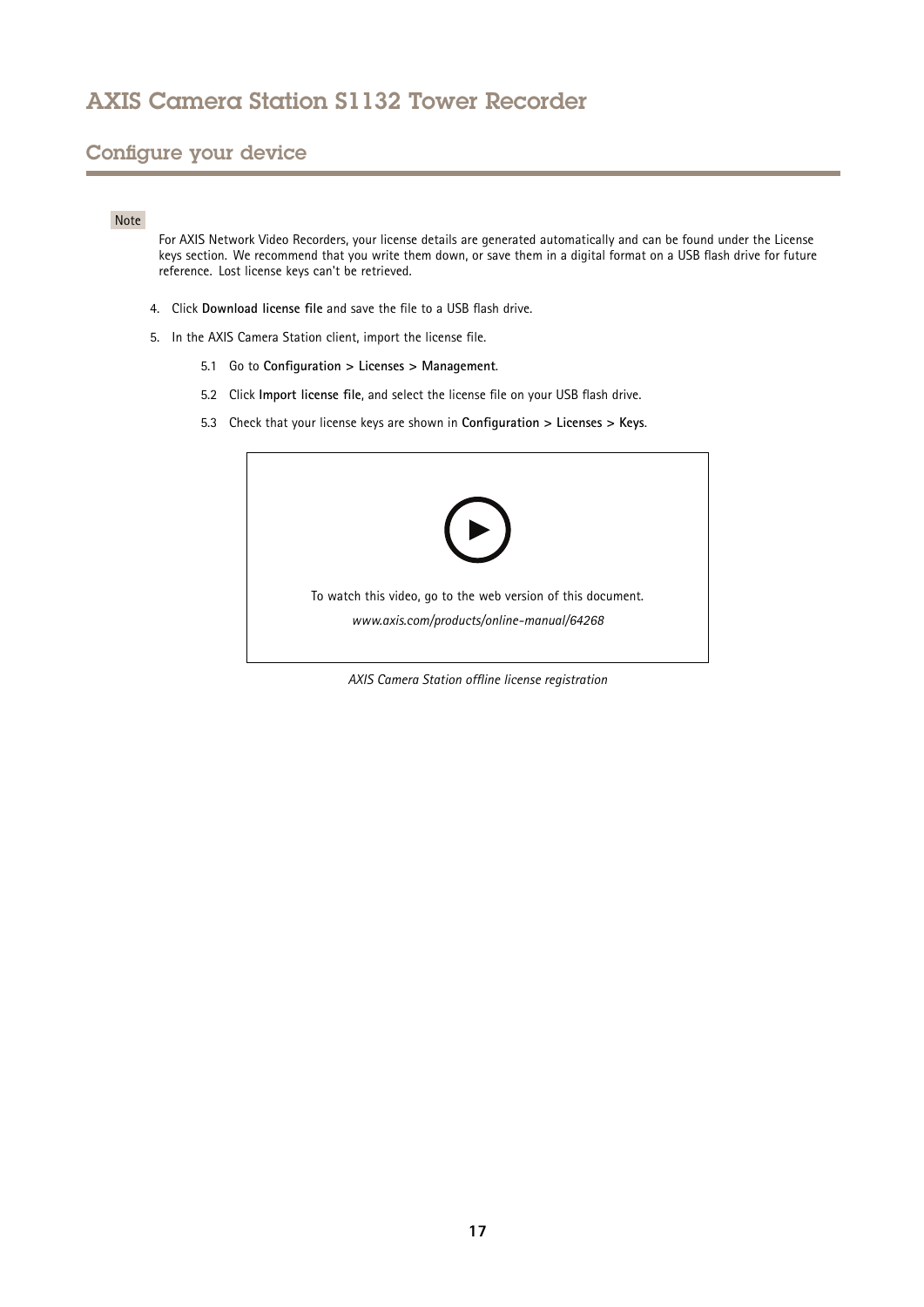### <span id="page-17-0"></span>Manage Windows® user accounts

### Manage Windows® user accounts

### **Create <sup>a</sup> user account**

To help keep your personal data and information more secure, we recommend that you add <sup>a</sup> password for each local account.

#### Important

Once you create <sup>a</sup> password for <sup>a</sup> local account, don't forget it. There's no way to recover <sup>a</sup> lost password for local accounts.

- 1. Go to **Settings <sup>&</sup>gt; Accounts <sup>&</sup>gt; Other people <sup>&</sup>gt; Add someone else to this PC**.
- 2. Click **I don't have this person's sign-in information**.
- 3. Click **Add <sup>a</sup> user without <sup>a</sup> Microsoft account**.
- 4. Enter <sup>a</sup> user name, password and password hint.
- 5. Click **Next** and follow the instructions.

### **Create an administrator account**

- 1. Go to **Settings <sup>&</sup>gt; Accounts <sup>&</sup>gt; Other people**.
- 2. Go to the account you want to change and click **Change account type**.
- 3. Go to **Account type** and select **Administrator**.
- 4. Click **OK**.
- 5. Restart your device and sign in with the new administrator account.

### **Create <sup>a</sup> local user group**

- 1. Go to **Computer Management**.
- 2. Go to **Local Users and Groups <sup>&</sup>gt; Group**.
- 3. Right-click **Group** and select **New Group**.
- 4. Enter <sup>a</sup> group name and <sup>a</sup> description.
- 5. Add group members:
	- 5.1 Click **Add**.
	- 5.2 Click **Advanced**.
	- 5.3 Find the user account(s) you want to add to the group and click **OK**.
	- 5.4 Click **OK** again.
- 6. Click **Create**.

### **Delete a user account**

#### Important

When you delete an account you remove the user account from the login screen. You also remove all files, settings and program data stored on the user account.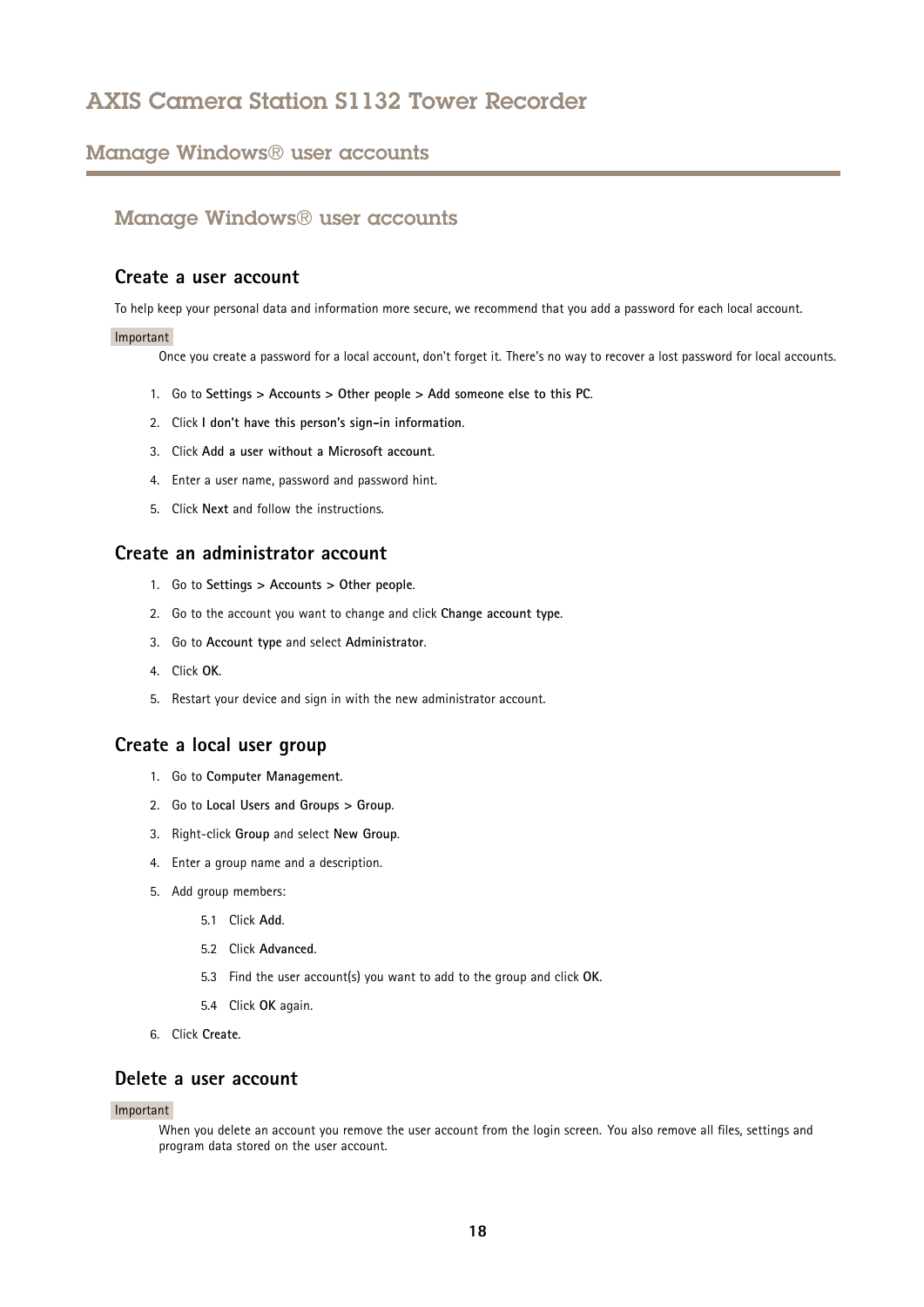## <span id="page-18-0"></span>Manage Windows® user accounts

- 1. Go to **Settings <sup>&</sup>gt; Accounts <sup>&</sup>gt; Other people**.
- 2. Go to the account you want to remove and click **Remove**.

### **Change <sup>a</sup> user account's password**

- 1. Log in with an administrator account.
- 2. Go to **User Accounts <sup>&</sup>gt; User Accounts <sup>&</sup>gt; Manage another account in sequence**.

You'll see a list with all user accounts on the device.

- 3. Select the user account whose password you would like to change.
- 4. Click **Change the password**.
- 5. Enter the new password and click **Change password**.

### **Create <sup>a</sup> password reset disk for <sup>a</sup> user account**

We recommend to create <sup>a</sup> password reset disk using <sup>a</sup> USB flash drive. Then, if you forget your password, you can reset the password. Without <sup>a</sup> USB reset disk, you can't reset the password.

If you're using Windows 10, version 1803 you can add security questions to your local account in case you forget your password, so you don't need to create <sup>a</sup> password reset disk. To do this, got to **Start** and click **Settings <sup>&</sup>gt; Sign-in options <sup>&</sup>gt; Update your security questions**.

- 1. Sign in to your device with <sup>a</sup> local user account. You can't create <sup>a</sup> password reset disk for <sup>a</sup> connected account.
- 2. Plug <sup>a</sup> USB flash drive into your device.
- 3. If there's any data on the USB flash drive, back it up.
- 4. From the Windows® search field, go to **Create <sup>a</sup> password reset disk**.
- 5. In the Forgotten Password wizard, click **Next**.
- 6. Select your USB flash drive and click **Next**.
- 7. Type your current password and click **Next**.
- 8. Follow the onscreen instructions.
- 9. Remove the USB flash drive and keep it in <sup>a</sup> safe place where you'll remember it. You don't have to create <sup>a</sup> new disk when you change your password even if you change it several times.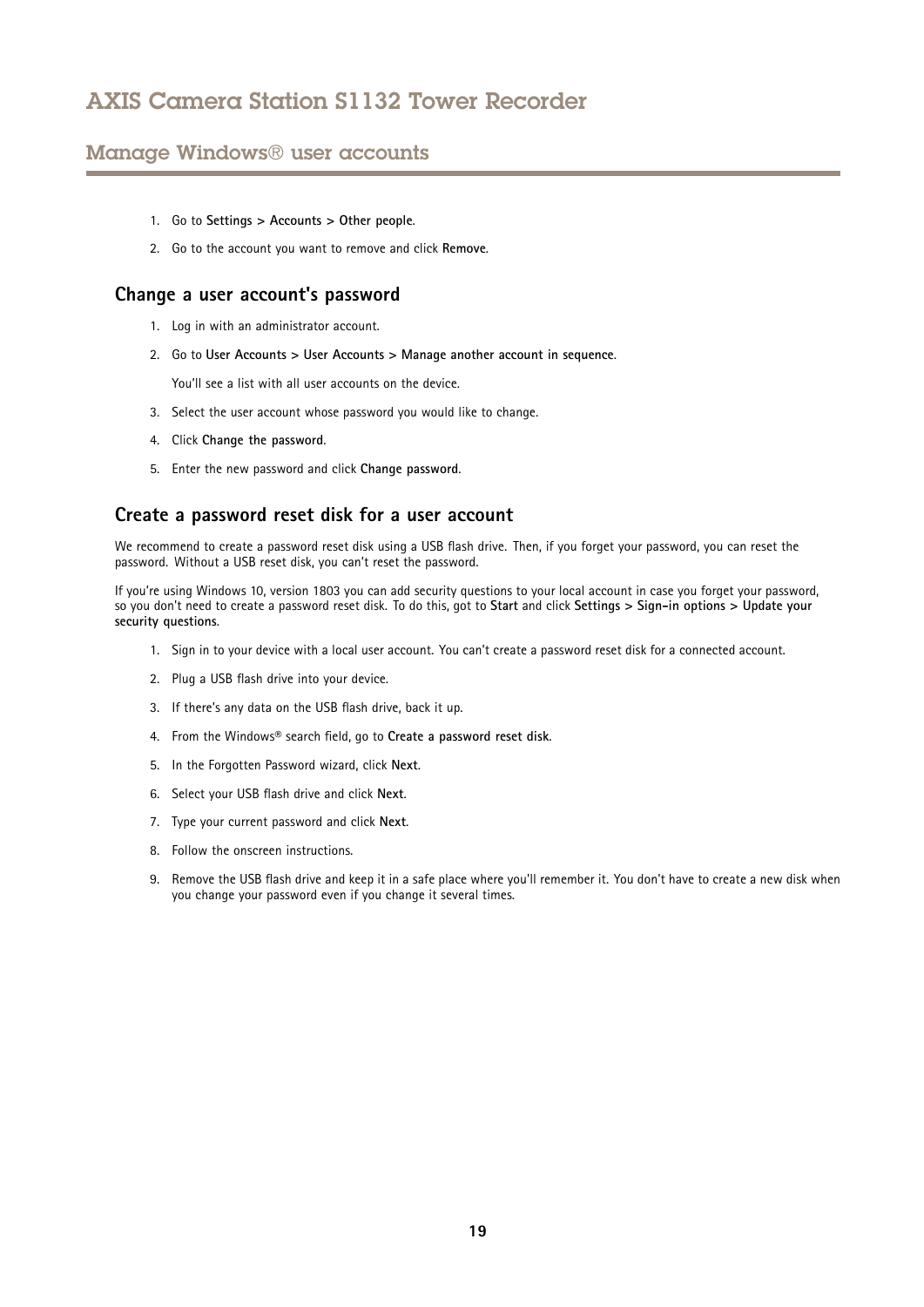## <span id="page-19-0"></span>Manage AXIS Camera Station user accounts

## Manage AXIS Camera Station user accounts

### **Configure user permissions**

Go to **Configuration <sup>&</sup>gt; Security <sup>&</sup>gt; User permissions** to view <sup>a</sup> list of the users and groups that have been added to AXIS Camera Station.

#### Note

Administrators of the computer on which the AXIS Camera Station server is installed are automatically given administrator privileges to AXIS Camera Station. You can't change or remove the administrators group's privileges.

Before <sup>a</sup> user or group can be added, the user or group must be registered on the local computer or have an Windows Active Directory user account. Using Windows Active Directory, <sup>a</sup> high level of security can be implemented.

When <sup>a</sup> user is part of <sup>a</sup> group, the user gets the highest role permission that is assigned to the individual and the group.

When <sup>a</sup> user is part of <sup>a</sup> group, the user gets the access granted as an individual and also receives the rights as part of <sup>a</sup> group. For example, <sup>a</sup> user is given access to camera X as an individual. The user is also <sup>a</sup> member of <sup>a</sup> group. The group is given access to cameras Y and Z. The user then has access to cameras X, Y and Z.

If there are security concerns regarding the access to the computer by <sup>a</sup> designated AXIS Camera Station user, create <sup>a</sup> standard user account that you then use for access to Axis Camera Station. You can then elevate the account to administrator in **Configuration <sup>&</sup>gt; Security <sup>&</sup>gt; User permissions**.

| The list consists of the following information: |  |  |  |  |  |
|-------------------------------------------------|--|--|--|--|--|
|-------------------------------------------------|--|--|--|--|--|

| Item    | <b>Description</b>                                                                                                                                                                                                                                                                                                                                                                                                                              |  |
|---------|-------------------------------------------------------------------------------------------------------------------------------------------------------------------------------------------------------------------------------------------------------------------------------------------------------------------------------------------------------------------------------------------------------------------------------------------------|--|
| Icon    | Indicates the entry is a group or a single user.                                                                                                                                                                                                                                                                                                                                                                                                |  |
| Name    | Username as it appears in the local computer or Active Directory.                                                                                                                                                                                                                                                                                                                                                                               |  |
| Domain  | Domain name where the user or group is registered.                                                                                                                                                                                                                                                                                                                                                                                              |  |
| Role    | The access role given to the user or group.<br>Possible values:<br>• Administrator: Full access to all functionality and all cameras and devices.<br>Operator: Full access to all functionality except Configuration tab, Device<br>management page, and Audit log. Full access to cameras and I/O ports. Access<br>to playback and recording export can be restricted.<br>• Viewer: Access to live video from cameras and access to I/O ports. |  |
| Details | Detailed user information as it appears in the local computer or Active Directory.                                                                                                                                                                                                                                                                                                                                                              |  |
| Server  | Server name where the user or group is registered. Only available when connecting to<br>multiple AXIS Camera Station servers.                                                                                                                                                                                                                                                                                                                   |  |

To add users or groups, see *Add users or groups*.

To change user access rights for <sup>a</sup> user or group, click the user or group and make changes. Click **Apply**.

To remove <sup>a</sup> user or group, select the user or group and click **Remove**. In the pop-up dialog, click **OK** to remove the user or group.

### **Add users or groups**

User accounts in Microsoft Windows and Active Directory users and groups can access AXIS Camera Station. To add <sup>a</sup> user to AXIS Camera Station, you have to add users or <sup>a</sup> group to Windows.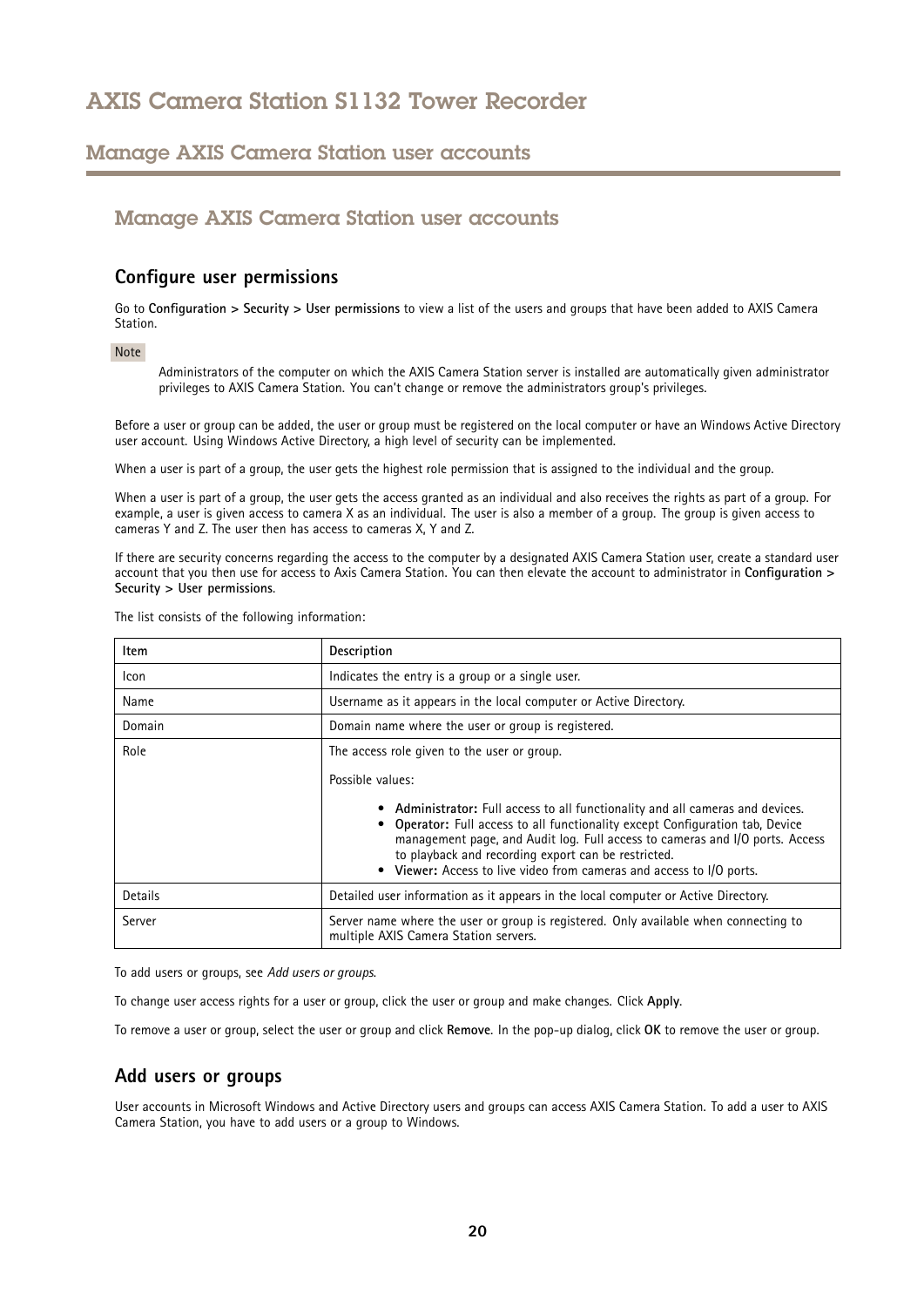## <span id="page-20-0"></span>Manage AXIS Camera Station user accounts

To add <sup>a</sup> user or group in Microsoft Windows: Adding <sup>a</sup> user in Windows may vary depending on which version of Windows you are running. Follow the instructions on *[Microsoft's](https://support.microsoft.com/en-us/help/13951/windows-create-user-account) site*. If you are connected to an Active Directory domain network, consult your network administrator.

#### **Add users or groups**

- 1. Go to **Configuration <sup>&</sup>gt; Security <sup>&</sup>gt; User permissions** and click **Add**.
- 2. When connecting to multiple AXIS Camera Station servers, select <sup>a</sup> server from the **Selected server** drop-down list.
- 3. Select **Server** to search for users or groups on the local computer, or select **Domain** to search for Active Directory users or groups. When connecting to multiple AXIS Camera Station servers, you can select which server to search for.
- 4. Select **Users** or **Groups** to search for only users or groups.
- 5. The list of users or groups is displayed. Users and groups that have already been added to AXIS Camera Station are not listed.
	- If there are too many users or groups, the search result is not displayed. Use the **Type to search** field to refine the search and find <sup>a</sup> specific user or group.
	- If the domain user search fails, the Service logon account must be changed.
- 6. Select the users or groups and click **Add**. The users or groups are added to the list and shown in italics.

#### **Configure <sup>a</sup> user or group**

- 1. Select <sup>a</sup> user or group in the list.
- 2. Under **Role**, select **Administrator**, **Operator**, or **Viewer**.
- 3. If you have selected **Operator** or **Viewer**, you can configure the user or group privileges. See *User or group privileges*.
- 4. Click **Save**. The user or group in the list is not in italics and ready to be used.

### **User or group privileges**

Users and groups with the Administrator role have full access to the entire system.

For users and groups with the Operator or Viewer role, you can grant different access privileges to the specific cameras, I/O ports, views, playback of recordings, and snapshots. For how to define access privileges for <sup>a</sup> user or group, see *Add users or [groups](#page-19-0)*.

#### **Cameras**

The following access privileges are available for users or groups with the Operator or Viewer role.

- **Access:** Allow access to the camera and all camera features.
- **Video:** Allow access to live video from the camera.
- **Audio listen:** Allow access to listen from the camera.
- **Audio speak:** Allow access to speak to the camera.
- **Manual Recording:** Allow to start and stop recordings manually.
- **Mechanical PTZ:** Allow access to mechanical PTZ controls. Only available for cameras with mechanical PTZ.
- • **PTZ priority:** Set the PTZ priority. A lower number means <sup>a</sup> higher priority. 0 means that no priority is assigned. An administrator has the highest priority. When <sup>a</sup> role with higher priority operates <sup>a</sup> PTZ camera, others can't operate the same camera for 10 seconds by default. Only available for cameras with mechanical PTZ and **Mechanical PTZ** is selected.

#### **Views**

The following access privileges are available for users or groups with the Operator or Viewer role. You can select multiple views and set the access privileges.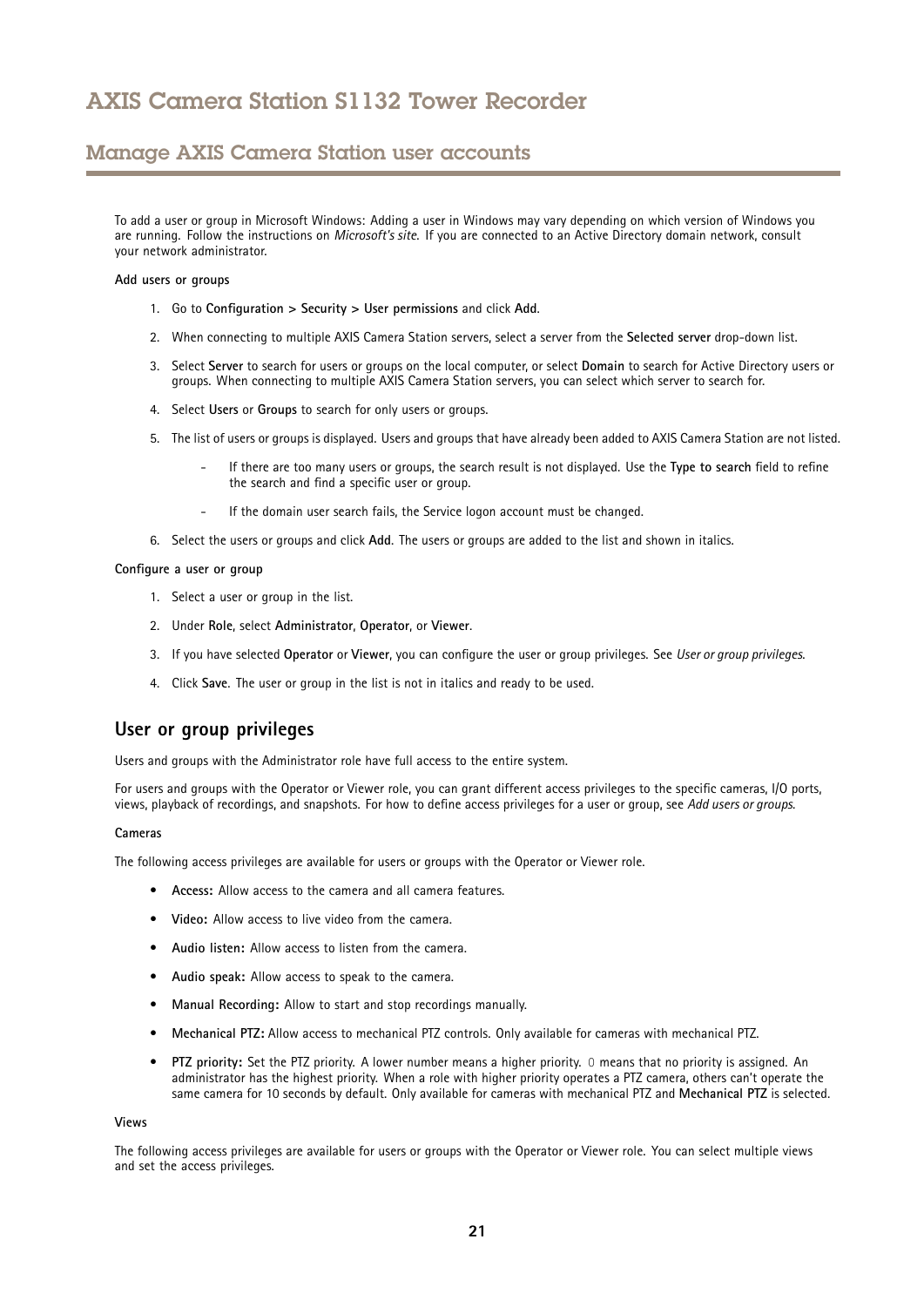## Manage AXIS Camera Station user accounts

- **Access:** Allow access to the views in AXIS Camera Station.
- **Edit:** Allow to edit the views in AXIS Camera Station.

### **I/O**

The following access privileges are available for users or groups with the Operator or Viewer role. The I/O ports are listed by device.

- **Access:** Allow full access to the I/O port.
- **Read:** Allow to view the state of the I/O port. The user is not able to change the port state.
- **Write:** Allow to change the state of the I/O port.

#### **System**

The access privileges that can't be configured are greyed out and listed under **Role privileges**. The privileges with check mark means the user or group have this privilege by default.

The following access privileges are available for users or groups with the Operator role.

- **Take snapshots:** Allow taking snapshots in the live view and recordings modes.
- **Export recordings:** Allow exporting recordings.
- •**Generate incident report:** Allow generating incident reports.
- • **Prevent access to recordings older than:** Prevent accessing recordings older than the specified number of minutes. When using search, the user will not find recordings older than the specified time. Recordings and bookmarks older than the specified time can't be played.

The following access privileges are available for users or groups with the Viewer role.

• **Take snapshots:** Allow taking snapshots in the live view and recordings modes.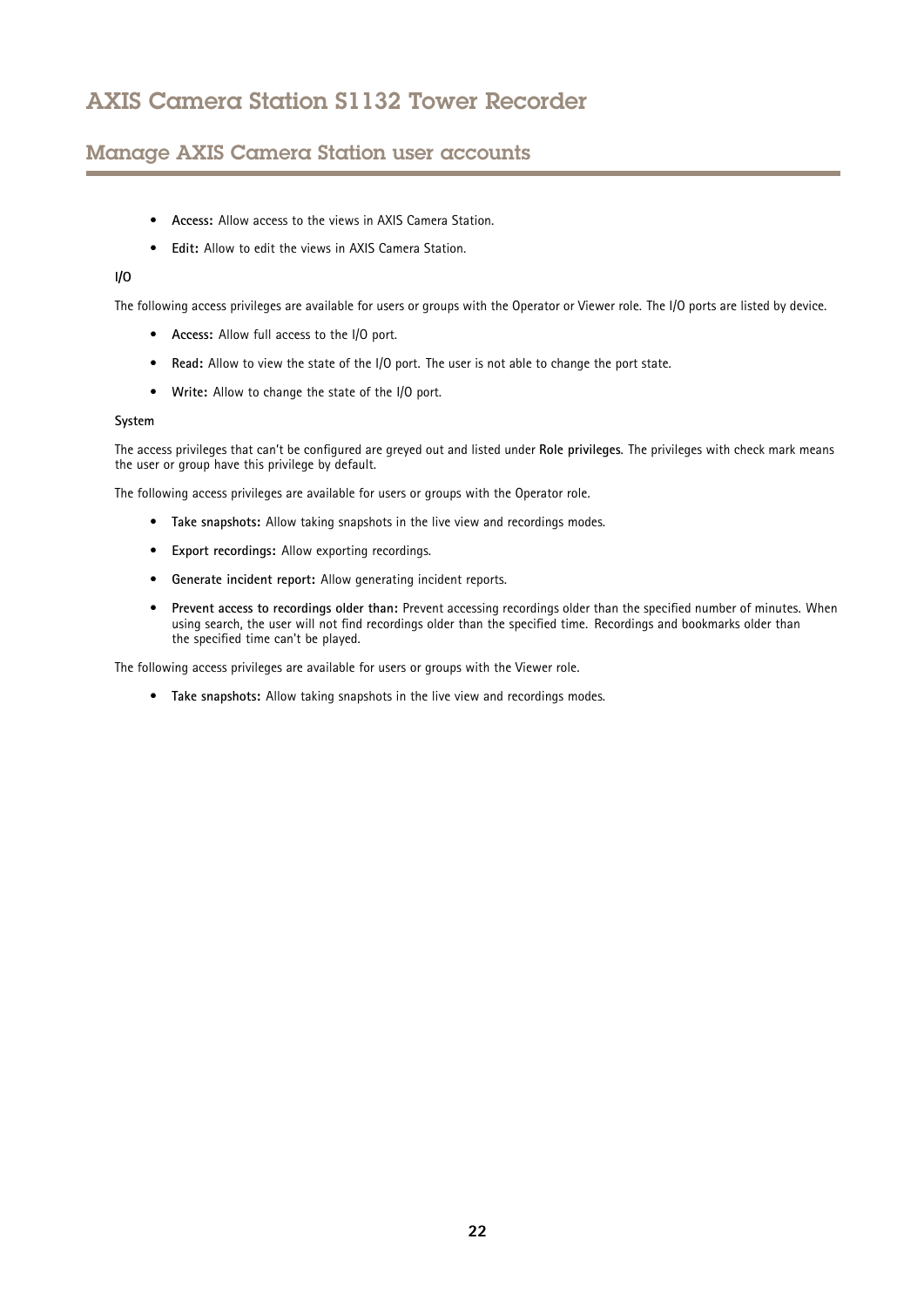## <span id="page-22-0"></span>Manage your device

## Manage your device

## **Update Windows®**

Windows® 10 periodically checks for updates. When an update is available, your device automatically downloads the update but you've to install it manually.

### Note

Recording will be interrupted during <sup>a</sup> scheduled system restart.

To manually check for updates:

- 1. Go to **Settings <sup>&</sup>gt; Update & Security <sup>&</sup>gt; Windows Update**.
- 2. Click **Check for updates**.

## **Configure Windows update settings**

Sometimes you might want to change how and when Windows® updates.

#### Note

All ongoing recordings stop during <sup>a</sup> scheduled system restart.

- 1. Open the Run app.
	- Go to **Windows System <sup>&</sup>gt; Run**, or
	- press WIN and R.
- 2. Type gpedit.msc and click **OK**. The Local Group Policy Editor opens.
- 3. Go to **Computer Configuration <sup>&</sup>gt; Administrative Templates <sup>&</sup>gt; Windows Components <sup>&</sup>gt; Windows Update**.
- 4. Configure the settings as required, see example.

#### **Example**

To automatically download and install updates without any user interaction and have the device restart if necessary out of office hours use the following configuration:

- 1. Open **Always automatically restart at the scheduled time** and select:
	- 1.1 **Enabled**
	- 1.2 **The restart timer will give users this much time to save their work (minutes)**: 15.
	- 1.3 Click **OK**.
- 2. Open **Configure Automatic Updates** and select:
	- 2.1 **Enabled**
	- 2.2 **Configure Automatic updates**: Auto download and schedule the install
	- 2.3 **Schedule Install day**: Every Sunday
	- 2.4 **Schedule Install time**: 00:00
	- 2.5 Click **OK**.
- 3. Open **Allow Automatic Updates immediate installation** and select: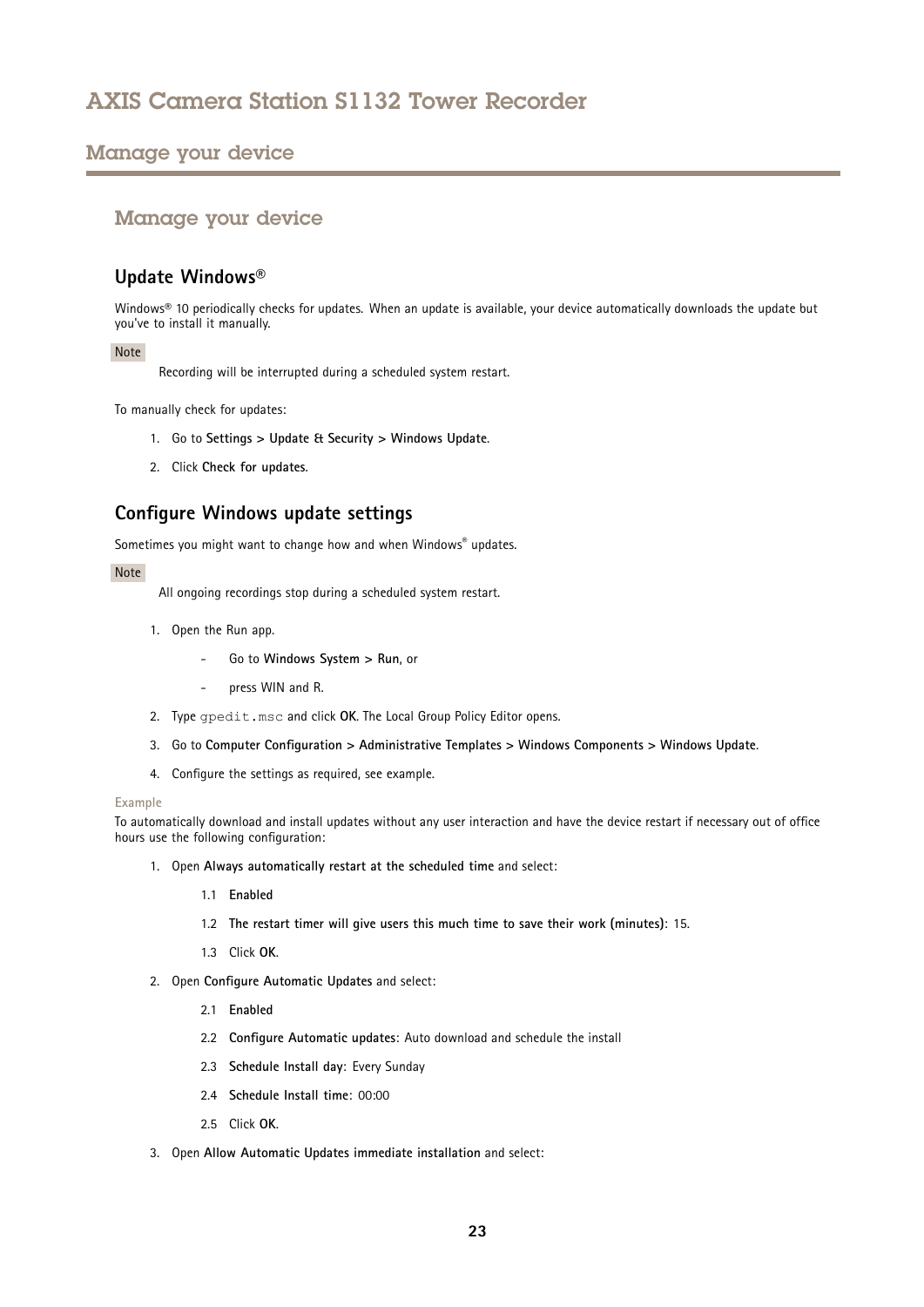## <span id="page-23-0"></span>Manage your device

- 3.1 **Enabled**
- 3.2 Click **OK**.

### **Change the RAID**

### **ACAUTION**

Changing the RAID deletes all data from your disks.

- 1. Boot Lifecycle Controller:
	- 1.1 Power on your device.
	- 1.2 When you see the AXIS splash screen, press F10.
- 2. In the Lifecycle Controller, go to **Hardware Configuration <sup>&</sup>gt; Configuration Wizards** and select **RAID Configuration**.
- 3. Select the **RAID Controller** on which you want to have the RAID created. Details of any virtual disk(s) available on the selected controller will be shown in the table displayed on the page below the controller list. *Foreign Configuration* will be displayed if there are any foreign or uninitialized HDD(s) available on the server.

#### Note

- Clear foreign configuration clears all the foreign HDDs available on the RAID controller selected.
- Ignore foreign Configuration ignores the foreign HDDs available on the RAID controller while creating the RAID.
- 4. Clear or ignore foreign HDDs and uninitialized HDDs.

If you want, you can initialize the uninitialized disks:

- 4.1 In the list of all non-RAID (uninitialized) HDDs, select the HDDs you want to convert to RAID capable (initialize) and click **Next** to initialize them.
- 4.2 Select the corresponding option on the Configuration Wizards: RAID Configuration page.
- 5. Select <sup>a</sup> RAID level. The default settings are:
	- -S1148 24 TB: RAID 5
	- S1148 64 TB: RAID 5
	- S1148 140 TB: RAID 6
	- S1132: RAID 5
- 6. Select the physical disks from the table and click **Next**.

If the you've selected **Ignore foreign configuration**, the foreign HDDs are not displayed in the table.

- 7. Enter the virtual disk attributes.
- 8. Click **Next**.
- 9. Review the settings and click **Finish**.
- 10. Lifecycle Controller displays <sup>a</sup> message to indicate that all the current data about the virtual disks available on the controller will be lost. Click **OK** to continue.
- 11. Click **OK** and **Finish**.
- 12. Exit the wizard and reboot the system.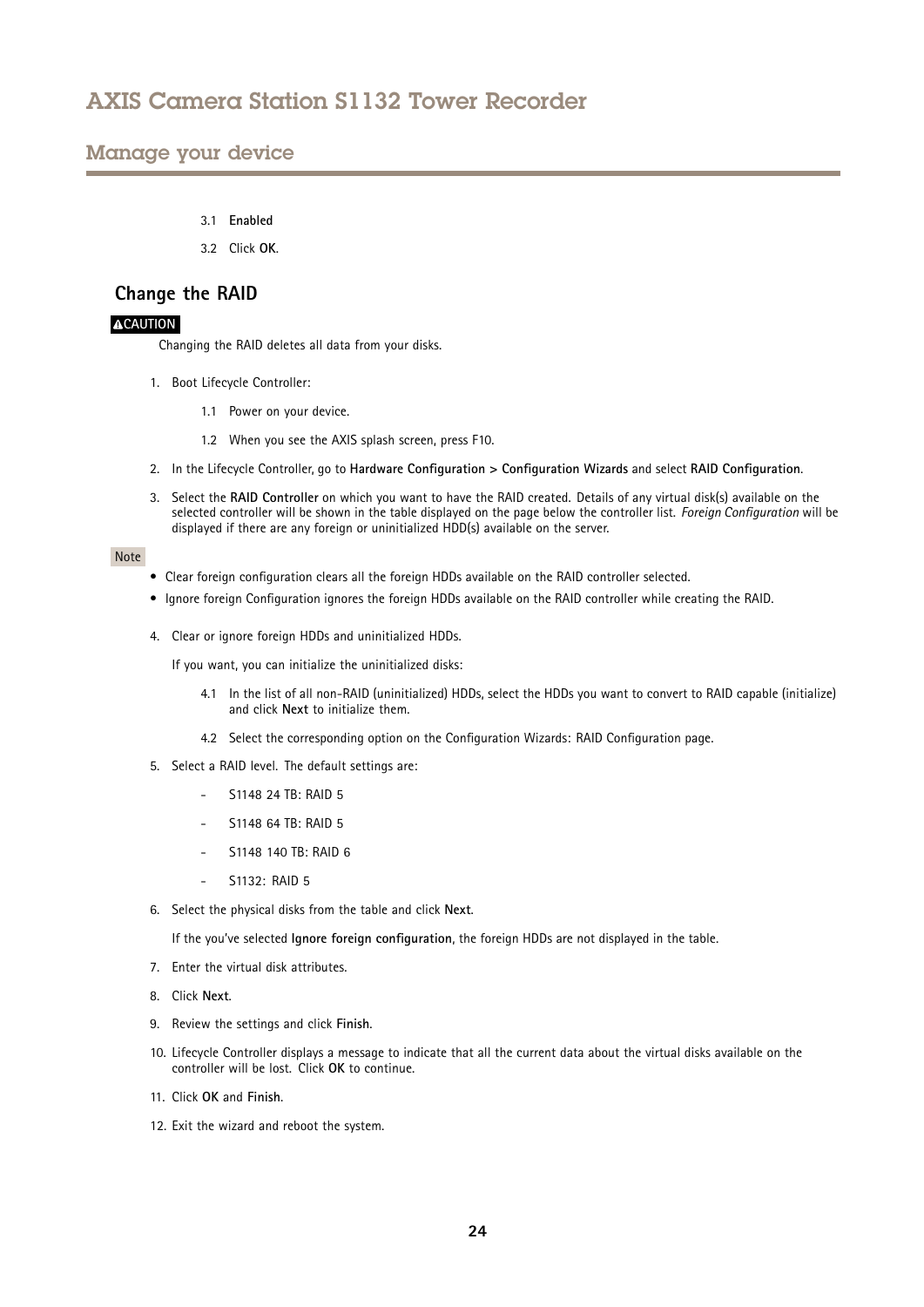## <span id="page-24-0"></span>Troubleshooting

## Troubleshooting

If you can't find what you're looking for here, try the troubleshooting section at *[axis.com/support](https://www.axis.com/support)*.

### **Check the current BIOS version**

When you troubleshoot <sup>a</sup> device, always check the current BIOS version. If your device doesn't have the latest version, we recommend to upgrade. The latest version may contain <sup>a</sup> correction that fixes your problem.

To check the current BIOS:

- 1. Power on the device.
- 2. Wait until you see the Axis splash screen. You'll see the version number above the splash screen.

## **Upgrade the BIOS**

We recommend to keep the BIOS up to date.

**If you don't have access to Windows®: update package instructions for EFI**

- 1. Go to the support pages on *[dell.com](https://www.dell.com)* and enter your service tag. Go to **Drivers & Downloads** and download the .efi file.
- 2. Copy the file to <sup>a</sup> USB device.
- 3. Plug in the USB device and press F11 during POST to enter BIOS Boot Manager.
- 4. Go to **System Utilities menu <sup>&</sup>gt; BIOS Update File Explorer**.
- 5. Select the USB device and navigate through the directory contents to find the executable (.efi).
- 6. Launch the executable and follow the instructions provided by the flash utility.

**If you have access to Windows®: update package instructions for Windows® Dup**

- 1. Browse to the location where you downloaded the file and double-click the new file.
- 2. Read over the release information in the dialog window.
- 3. Download and install any prerequisites identified in the dialog window before proceeding.
- 4. Install any necessary Embedded Systems Management firmware prior to this BIOS update.
- 5. Click **Install**.
- 6. Follow the onscreen instructions.

### **Run diagnostics**

Running diagnostics help you to identify the cause for <sup>a</sup> system issue. The diagnostics test your system hardware without requiring additional equipment or risking data loss.

1. While the system is booting, press F11 to enter Boot Manager.

Alternatively, press F10 to enter Lifecycle Controller.

- 2. Use the up and down arrows to go to **System Utilities <sup>&</sup>gt; Hardware Diagnostics**.
- 3. Note the error code AXIS Technical Support.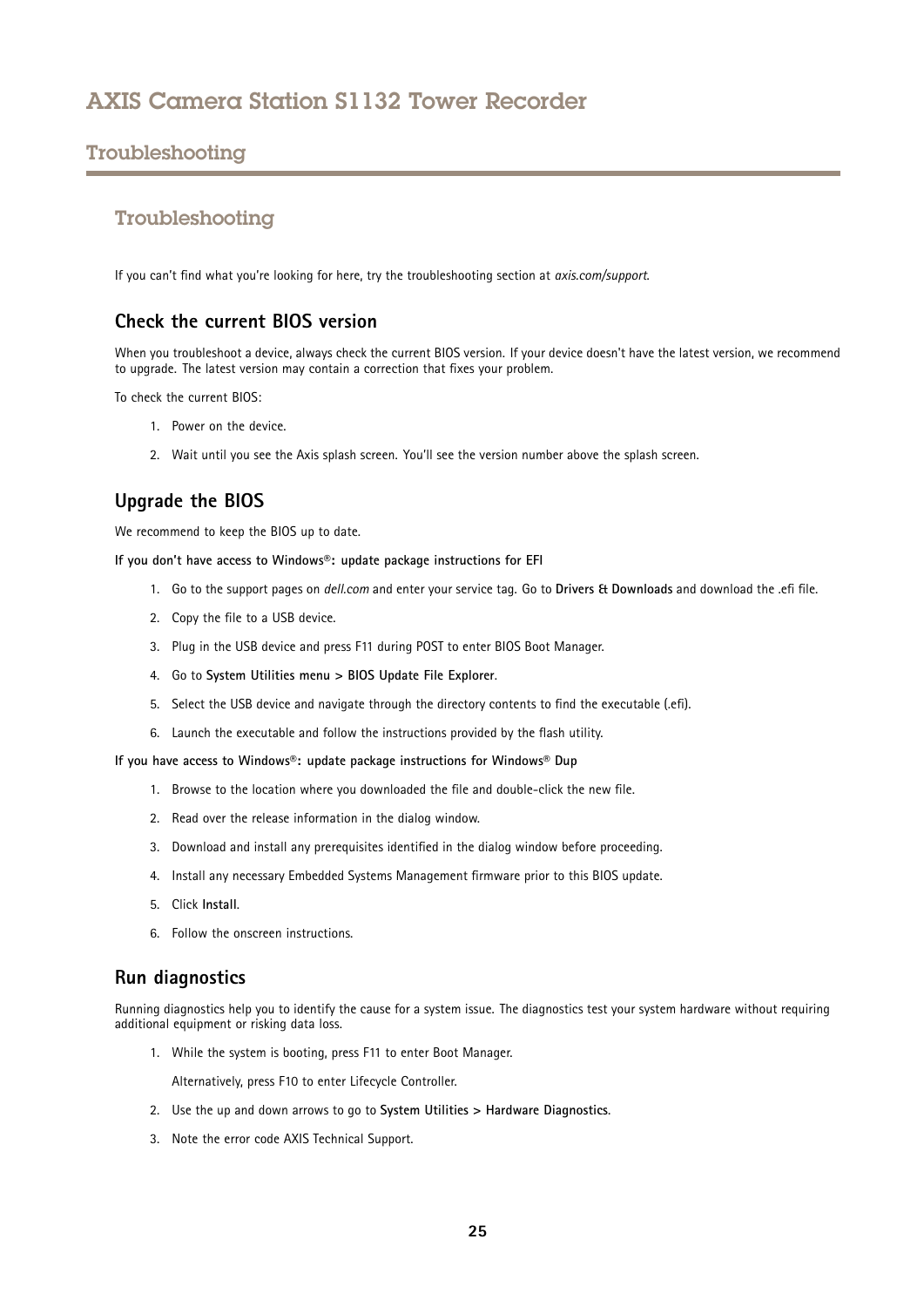## <span id="page-25-0"></span>Troubleshooting

### **Perform <sup>a</sup> system recovery**

If the device has had <sup>a</sup> complete system failure, you must use <sup>a</sup> recovery image to recreate the Windows® system. To download the AXIS Recovery Kit, contact AXIS Technical Support and supply the serial number of your device.

- 1. Download the AXIS Recovery Kit and AXIS ISO to USB Tool.
- 2. Insert <sup>a</sup> USB drive into your computer.
	- Use <sup>a</sup> USB drive with <sup>a</sup> minimum of 16 GB to 32 GB.
	- The USB drive will be formatted, and all existing data will be erased.
- 3. Run the AXIS ISO to USB Tool and follow the onscreen instructions.

Writing data to the USB drive takes approximately 10 to 15 min. Don't remove the USB drive until the process is complete.

- 4. After the ISO to USB tool is complete, take the USB drive and plug it into your device.
- 5. Start your device.
- 6. When you see the AXIS splash screen, press F11.
- 7. Click **One-shot UEFI Boot Menu**.
- 8. Navigate to your USB drive and press ENTER. The system boots into the AXIS Recovery Kit.
- 9. Click **Reinstall Operating System**.

The recovery takes roughly 10 to 15 min to complete. You find detailed instructions in the download for the recovery kit.

### **Create <sup>a</sup> technical support report**

The Export Tech Support Report feature allows you to export the technical support report to <sup>a</sup> USB drive or <sup>a</sup> network share (CIFS/NFS). In the report you can collect the following data:

- Hardware
- RAID controller logs

To create <sup>a</sup> technical support report:

- 1. During Power-on-self-test (POST), press F10 to start Lifecycle Controller.
- 2. Go to **Hardware Diagnostics <sup>&</sup>gt; Export Tech Support Report**.
- 3. Read the terms and conditions and click **Next**.

You must accept the terms and conditions to allow technical support to use the technical support report data.

- 4. Select the data options which you want to include in the technical support report and click **Next**.
- 5. Enter the required export settings information and click **Next**.
	- To export the report to <sup>a</sup> USB drive: select the USB drive option and then select the name of the USB Drive and enter the file path details to where the report is to export.
	- To export the report to NFS: select the NFS option and enter the required information.
	- To export the report to CIFS: select the CIFS option and enter the required information.

Click **Test Network Connection** to verify if the Lifecycle Controller can connect to the IP address that is provided. By default, it pings the Gateway IP, DNS Server IP, host IP and Proxy IP.

6. Verify your selection and click **Finish**.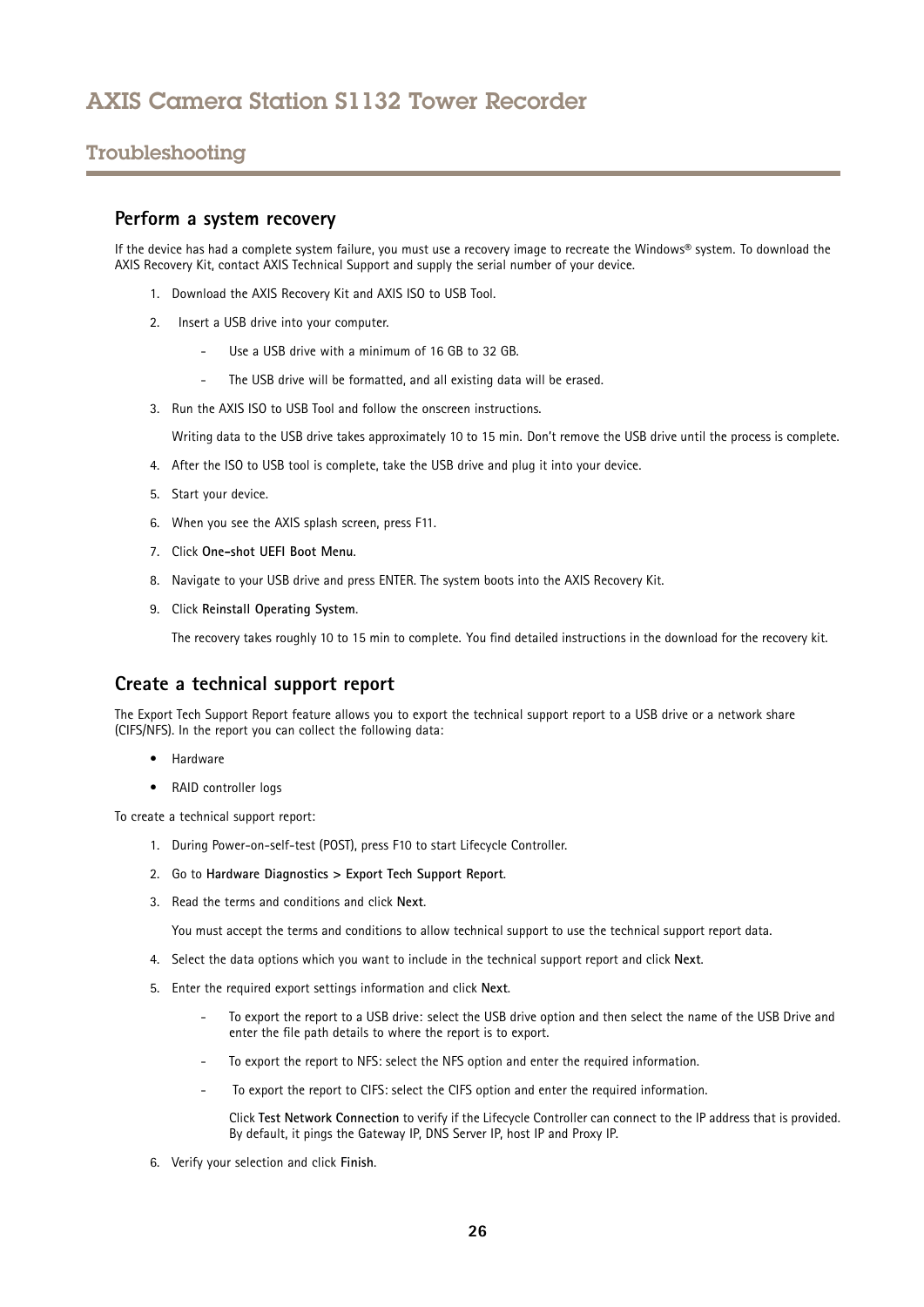## <span id="page-26-0"></span>Troubleshooting

Lifecycle Controller retrieves the selected report data and exports the report file to the specified location. This can take a few minutes.

### **Enable IDRAC**

You can set up the IP address or use the default iDRAC IP address 192.168.0.120 to configure initial network settings, including setting up DHCP or the static IP for iDRAC. By default, the dedicated iDRAC network card is disabled. The iDRAC is sharing the network card on LOM <sup>1</sup> (LAN on Motherboard). In the case of blade servers, the iDRAC network interface is disabled by default.

To set up iDRAC IP using iDRAC settings utility:

- 1. Turn on the managed system.
- 2. Press F2 during Power-on Self-test (POST).
- 3. In the **System Setup Main Menu page**, click **iDRAC Settings**.
- 4. Click **Network**.
- 5. Enable NIC.
- 6. Specify the other network settings.
- 7. Click **Back**, **Finish**, and then **Yes**. The network information is saved and the system reboots.

You can open the iDRAC webpage from any supported browser. The default login information is:

- Username: root
- Password: available on the back of the information tag.
- 8. After you configure iDRAC IP address, ensure that you change the default user name and password after setting up the iDRAC IP address.

#### Note

If there is any access issue:

- Try to ping the iDRAC IP to check that the network configuration has been replied.
- Check which LOM (network card) has been selected in the iDRAC network settings. The LOM can be shared with the server network cards or use the dedicated iDRAC NIC's.

## **Troubleshoot the power supply unit**

### Note

After installing <sup>a</sup> power supply unit, allow several seconds for the system to recognize the power supply unit and determine if it the power supply works properly.

- 1. Ensure that no loose connections exist. For example, loose power cables.
- 2. Ensure that the power supply handle LED indicates that the power supply is working properly.
- 3. Check the status of the power indicator on the power supply unit.
	- If the power indicator is green, reset the power supply unit. If this does not fix the issue, test the system with <sup>a</sup> good power supply unit.
	- If the power indicator is amber, this indicates <sup>a</sup> power supply unit fault condition. Replace the power supply unit with <sup>a</sup> good power supply unit and check the indicator status.
	- If the issue is resolved, consider replacing the power supply unit.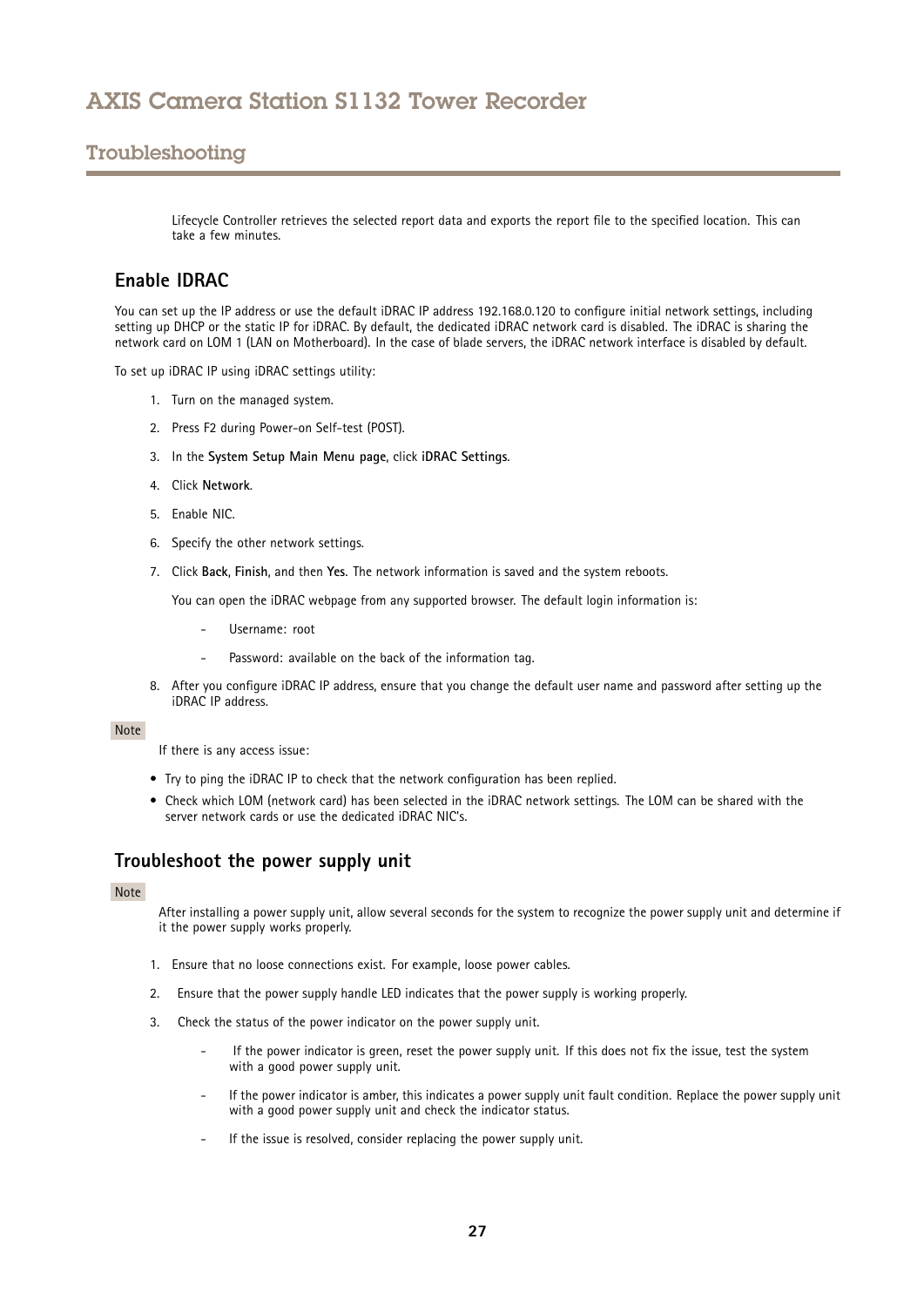## <span id="page-27-0"></span>Troubleshooting

- 4. If you have <sup>a</sup> redundant power supply configuration, ensure that both power supply units are of the same type and wattage. You may have to upgrade to <sup>a</sup> higher wattage PSU.
- 5. Ensure that you use only power supply units with the Extended Power Performance (EPP) label on the back.
- 6. Reset the power supply unit.
- 7. If the problem persists, contact Axis Technical Support.

## **Troubleshoot memory errors**

- 1. Upgrade the BIOS to the latest version.
- 2. If the errors persist, contact Axis Technical Support.

## **Troubleshoot AXIS Camera Station**

For information about how to troubleshoot AXIS Camera Station, go to the *AXIS [Camera](https://www.axis.com/products/online-manual/34074) Station user manual*.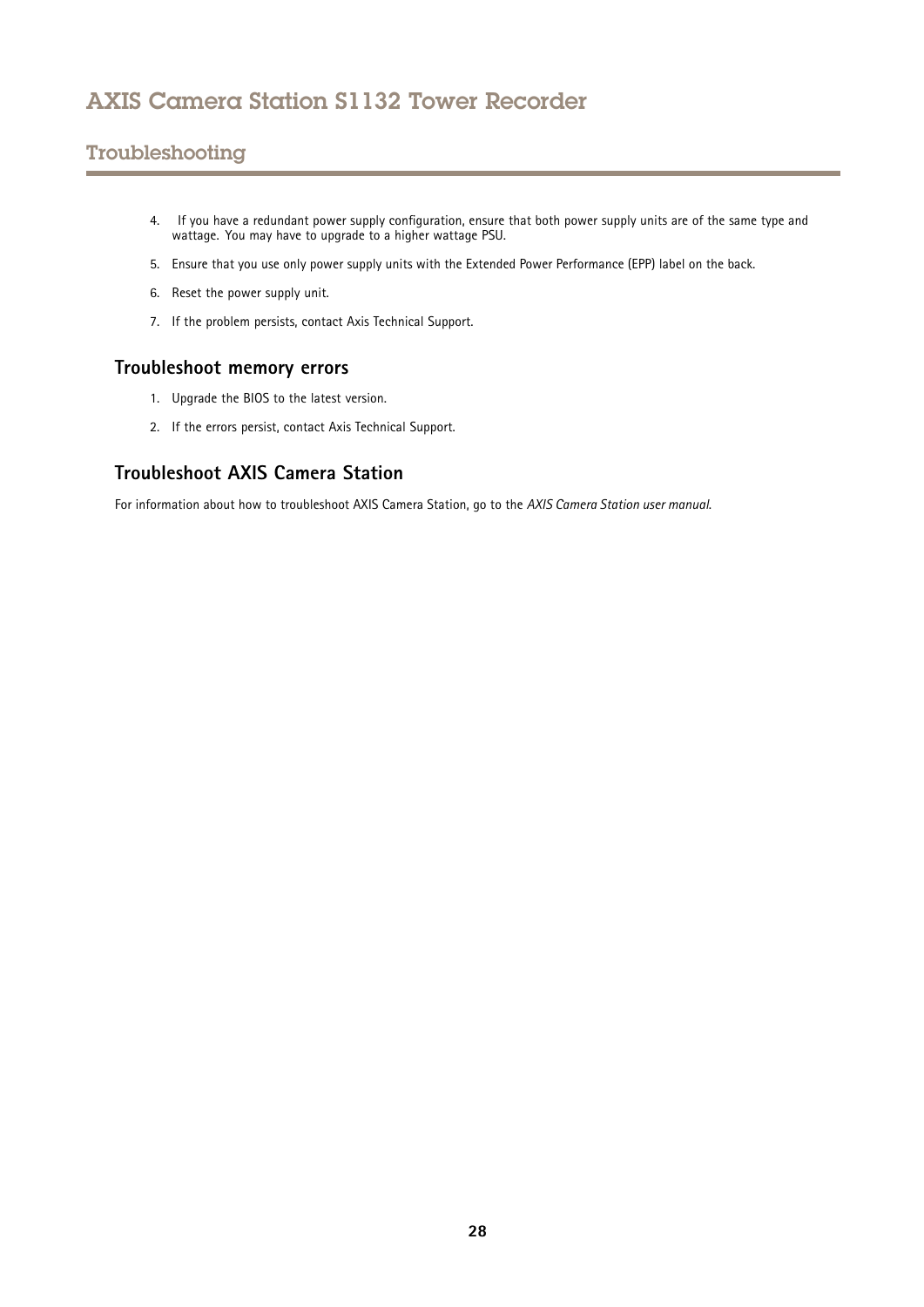## <span id="page-28-0"></span>Product overview

## Product overview

## **Front and rear sides**



- *1 Power button*
- *2 Information tag*
- *3 System health and system ID indicator*
- *4 USB 3.1*
- *5 iDRAC direct micro USB port*
- *6 Optical drive*
- *7 Drive*
- *<sup>8</sup> Power supply unit (PSU 1)*
- *<sup>9</sup> Power supply unit (PSU 2)*
- *10 PCIe expansion card slots*
- *11 USB 2.0*
- *12 System identification button*

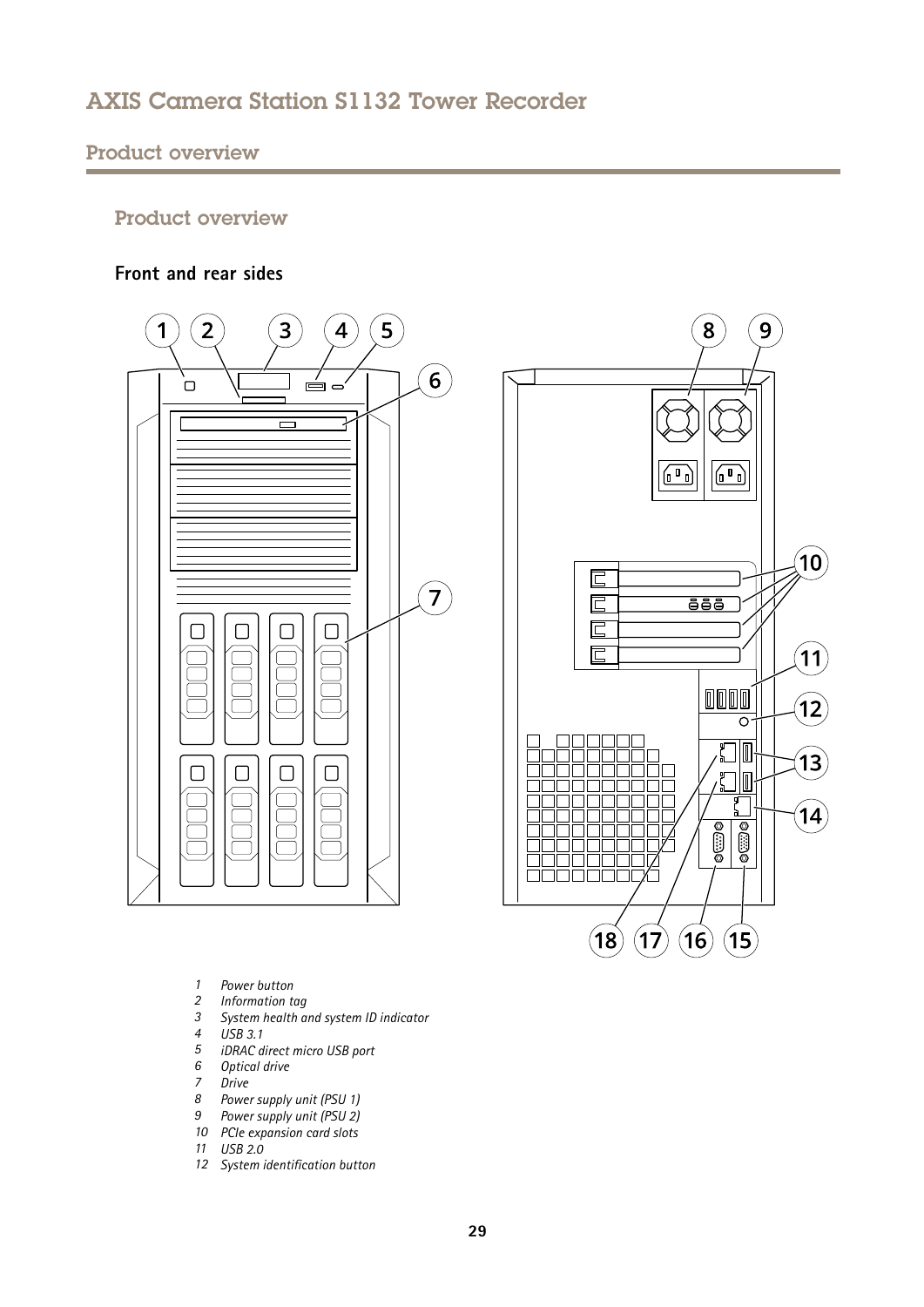## <span id="page-29-0"></span>Product overview

- *13 USB 3.1*
- *14 iDRAC dedicated network port*
- *<sup>15</sup> VGA port (Do not use)*
- *16 Serial port*
- *17 Ethernet (RJ45) 1 GbE*
- *18 Ethernet (RJ45) 2 GbE*

## **Specifications**

**System health and ID indicators**

| LED.           | Description                                                                        | Action                                                                              |
|----------------|------------------------------------------------------------------------------------|-------------------------------------------------------------------------------------|
| Blue solid     | The system is turned on, system is<br>healthy and system ID mode is not<br>active. | Press the system health and system ID<br>button to switch to system ID mode.        |
| Blue blinking  | The system ID mode is active.                                                      | Press the system health and system<br>ID button to switch to system health<br>mode. |
| Amber solid    | The system is in fail-safe mode.                                                   |                                                                                     |
| Amber blinking | The system is experiencing a fault.                                                | Check the system event log for the<br>specific error message.                       |

### **IDRAC quick sync 2 indicator**

| <b>LED</b>                                            | Description                                                       | Action                                                                                          |
|-------------------------------------------------------|-------------------------------------------------------------------|-------------------------------------------------------------------------------------------------|
| Off (default state)                                   | The iDRAC Quick Sync 2<br>feature is turned off.                  | Press the <i>iDRAC</i> Quick Sync 2 button to turn on the <i>iDRAC</i> Quick<br>Sync 2 feature. |
|                                                       |                                                                   | If the LED fails to turn on, reset the left control panel flex cable and<br>check again.        |
| White solid                                           | The <b>iDRAC</b> Quick                                            | Press the iDRAC Quick Sync 2 button to turn off.                                                |
|                                                       | Sync 2 is ready to<br>communicate.                                | If the LED fails to turn off, restart the system.                                               |
| Blinks white rapidly                                  | Data transfer activity                                            | $\overline{\phantom{a}}$                                                                        |
| Blinks white slowly                                   | Firmware update is in<br>progress.                                | $\overline{\phantom{a}}$                                                                        |
| Blinks white five times rapidly<br>and then turns off | The iDRAC Quick Sync 2<br>feature is disabled.                    | Check if iDRAC Quick Sync 2 feature is configured to be disabled by<br>iDRAC.                   |
| Amber solid                                           | The system is in fail-safe<br>mode.                               | Restart the system.                                                                             |
| Amber blinking                                        | The iDRAC Quick Sync<br>2 hardware is not<br>responding properly. | Restart the system.                                                                             |

### **NIC indicators**

| LED                                                              | Description                                                                                              |
|------------------------------------------------------------------|----------------------------------------------------------------------------------------------------------|
| Link and activity indicators are off                             | The NIC is not connected to the network.                                                                 |
| Link indicator is green and activity indicator is blinking green | The NIC is connected to a valid network at its maximum<br>port speed and data is being sent or received. |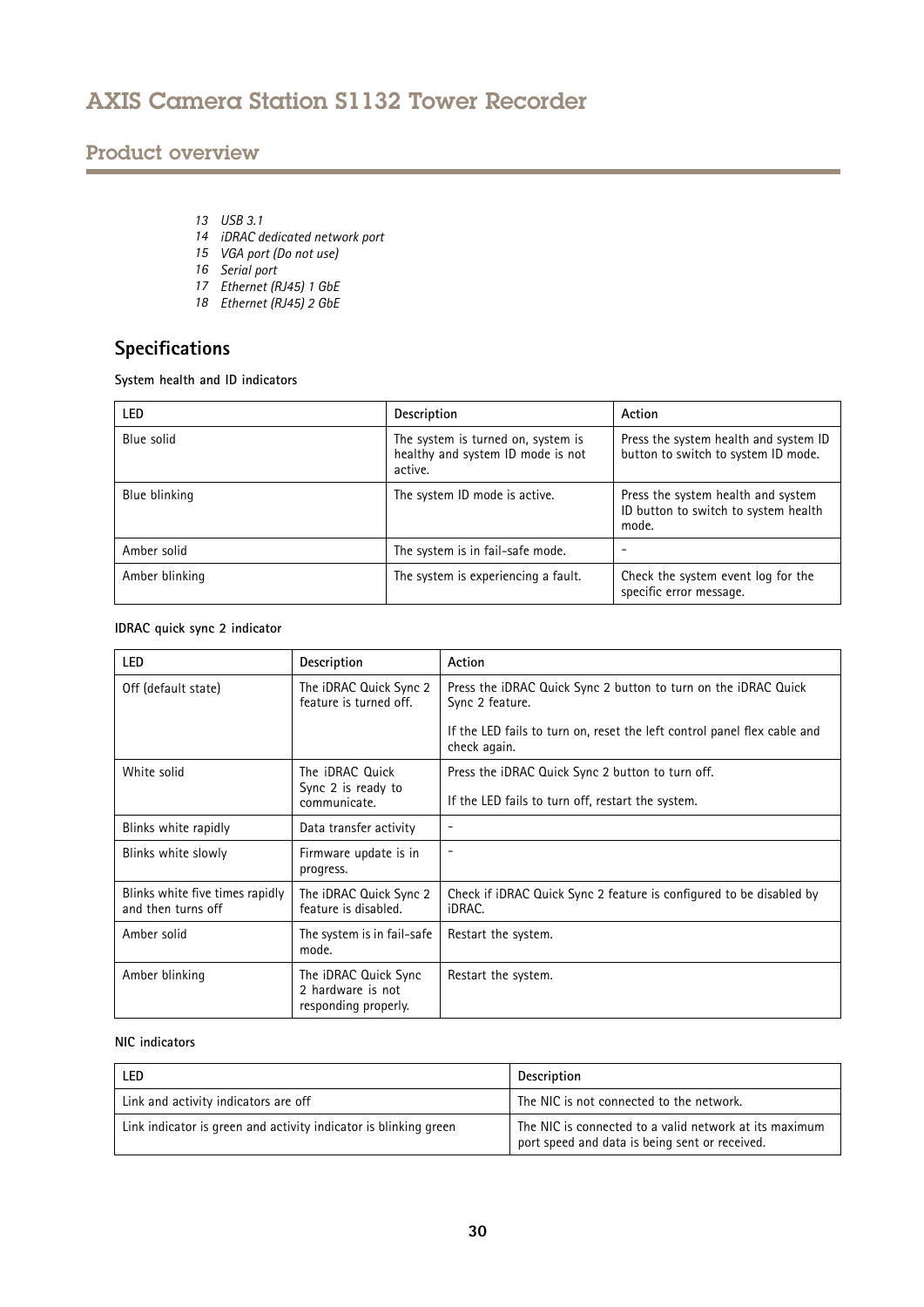## Product overview

| Link indicator is amber and activity indicator is blinking green | The NIC is connected to a valid network at less than its<br>maximum port speed and data is being sent or received.       |
|------------------------------------------------------------------|--------------------------------------------------------------------------------------------------------------------------|
| Link indicator is green and activity indicator is off            | The NIC is connected to a valid network at its maximum<br>port speed and data is not being sent or received.             |
| Link indicator is amber and activity indicator is off            | The NIC is connected to a valid network at less that<br>its maximum port speed and data is not being sent or<br>received |
| Link indicator is blinking green and activity is off             | NIC identify is enabled through the NIC configuration<br>utility.                                                        |

### **Power supply unit indicators**

| LED                          | Description                                                                                                                                                                                                                                                                                                                                                                                                                                                                                                                                                                                                                                                                                                                                                                                                                                                                                                                                                                                                                                                                                                                                                      |
|------------------------------|------------------------------------------------------------------------------------------------------------------------------------------------------------------------------------------------------------------------------------------------------------------------------------------------------------------------------------------------------------------------------------------------------------------------------------------------------------------------------------------------------------------------------------------------------------------------------------------------------------------------------------------------------------------------------------------------------------------------------------------------------------------------------------------------------------------------------------------------------------------------------------------------------------------------------------------------------------------------------------------------------------------------------------------------------------------------------------------------------------------------------------------------------------------|
| Green                        | A valid power source is connected to the PSU and the<br>PSU is operational.                                                                                                                                                                                                                                                                                                                                                                                                                                                                                                                                                                                                                                                                                                                                                                                                                                                                                                                                                                                                                                                                                      |
| Blinking amber               | Indicates a problem with the PSU                                                                                                                                                                                                                                                                                                                                                                                                                                                                                                                                                                                                                                                                                                                                                                                                                                                                                                                                                                                                                                                                                                                                 |
| Not illuminated              | Power is not connected.                                                                                                                                                                                                                                                                                                                                                                                                                                                                                                                                                                                                                                                                                                                                                                                                                                                                                                                                                                                                                                                                                                                                          |
| Blinking green               | When the firmware of the PSU is being updated, the PSU<br>handle blinks green. CAUTION: Do not disconnect the<br>power cord or unplug the PSU when updating firmware. If<br>firmware update is interrupted the PSUs do not function.                                                                                                                                                                                                                                                                                                                                                                                                                                                                                                                                                                                                                                                                                                                                                                                                                                                                                                                             |
| Blinking green and turns off | When hot-plugging a PSU, the PSU handle blinks green<br>five times at a rate of 4Hz and turns off. This indicates<br>a PSU mismatch with respect to efficiency, features set,<br>health status, or supported voltage.                                                                                                                                                                                                                                                                                                                                                                                                                                                                                                                                                                                                                                                                                                                                                                                                                                                                                                                                            |
|                              | <b>ACAUTION</b><br>• If two PSUs are installed, both the PSUs must<br>have the same type of label. For example,<br>Extended Power Performance (EPP) label. Mixing<br>PSUs from previous generations of PowerEdge<br>servers is not supported, even if the PSUs have<br>the same power rating. This results in a PSU<br>mismatch condition or failure to turn the system<br>on.<br>When correcting a PSU mismatch, replace only<br>the PSU with the blinking indicator. Swapping<br>the PSU to make a matched pair can result<br>in an error condition and unexpected system<br>shutdown. To change from a high output<br>configuration to a low output configuration or<br>vice versa, you must turn off the system.<br>• AC PSUs support both 240 V and 120 V input<br>voltages with the exception of Titanium PSUs,<br>which support only 240 V. When two identical<br>PSUs receive different input voltages, they<br>can output different wattages, and trigger a<br>mismatch.<br>• If two PSUs are used, they must be of the same<br>type and have the same maximum output power.<br>• Combining AC and DC PSUs is not supported and<br>triggers a mismatch. |

**Power indicators**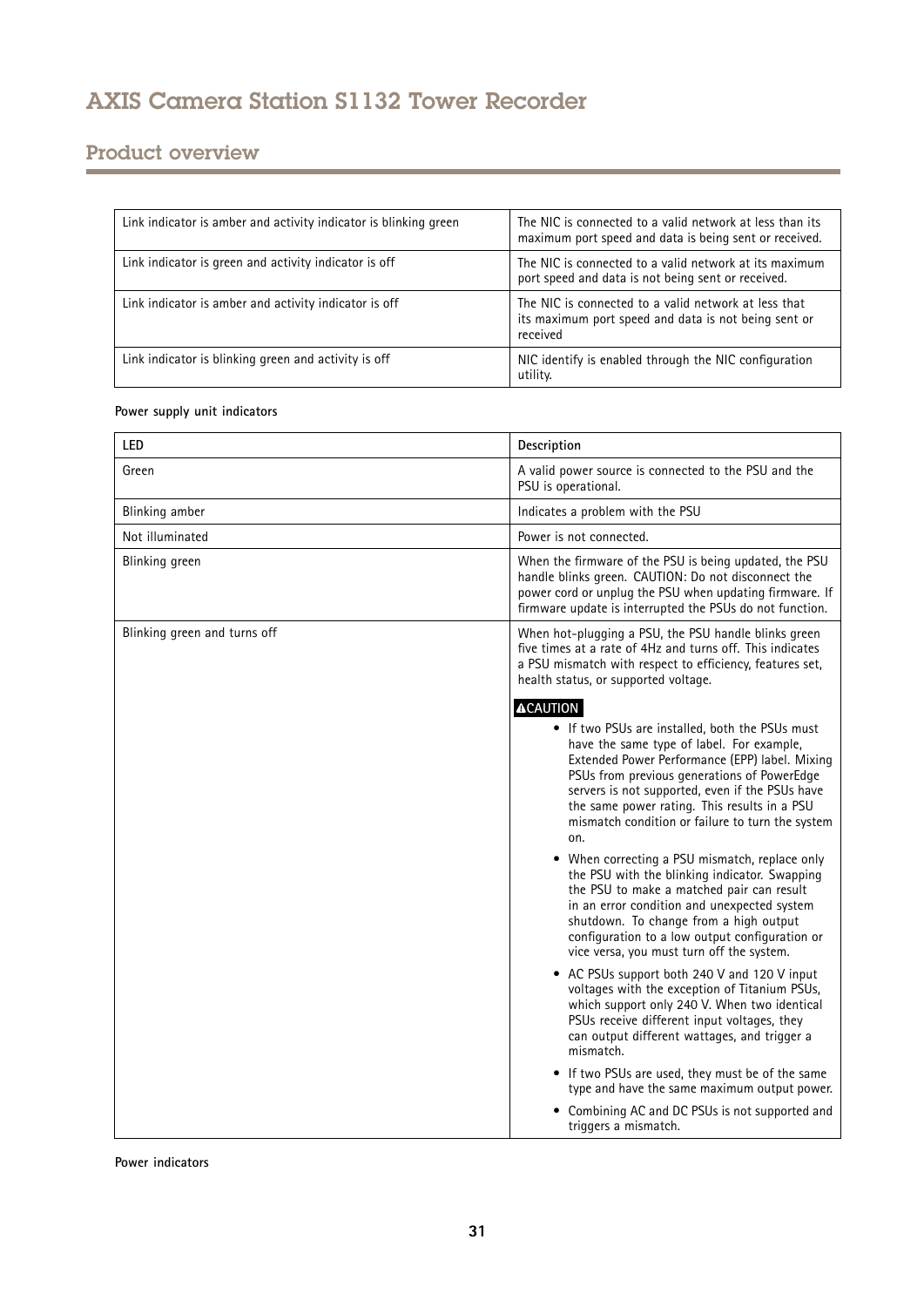## Product overview

| <b>LED</b>      | Description                                                                                                                                                                                                                                                                                                                          |
|-----------------|--------------------------------------------------------------------------------------------------------------------------------------------------------------------------------------------------------------------------------------------------------------------------------------------------------------------------------------|
| Green           | A valid power source is connected to the PSU and the<br>PSU is operational.                                                                                                                                                                                                                                                          |
| Blinking amber  | Indicates a problem with the PSU.                                                                                                                                                                                                                                                                                                    |
| Not illuminated | Power is not connected.                                                                                                                                                                                                                                                                                                              |
| Blinking green  | When hot-plugging a PSU, the PSU indicator blinks green.<br>This indicates that there is a PSU mismatch with respect to<br>efficiency, feature set, health status, or supported voltage.<br><b>ACAUTION</b>                                                                                                                          |
|                 | • When correcting a PSU mismatch, replace only<br>the PSU with the blinking indicator. Swapping<br>the PSU to make a matched pair can result<br>in an error condition and unexpected system<br>shutdown. To change from a High Output<br>configuration to a Low Output configuration or<br>vice versa, you must turn off the system. |
|                 | If two PSUs are used, they must be of the same<br>type and have the same maximum output power.                                                                                                                                                                                                                                       |
|                 | Combining AC and DC PSUs is not supported<br>and triggers a mismatch.                                                                                                                                                                                                                                                                |

### **Hard drive indicators**

| <b>LED</b>                                                         | Description                                                                                                                                                                            |
|--------------------------------------------------------------------|----------------------------------------------------------------------------------------------------------------------------------------------------------------------------------------|
| Flashes green twice per second                                     | Identifying drive or preparing for removal.                                                                                                                                            |
| 0ff                                                                | Drive ready for insertion or removal.                                                                                                                                                  |
|                                                                    | <b>Note</b><br>The drive status indicator remains off until all<br>hard drives are initialized after the system is<br>turned on. Drives are not ready for removal during<br>this time. |
| Flashes green, amber and then turns off                            | Predicted drive failure.                                                                                                                                                               |
| Flashes amber four times per second                                | Drive has failed.                                                                                                                                                                      |
| Flashes green slowly                                               | Drive is rebuilding.                                                                                                                                                                   |
| Steady green                                                       | Drive is online.                                                                                                                                                                       |
| Flashes green for 3 s, amber for 3 s, and then turns off after 6 s | Rebuild stopped.                                                                                                                                                                       |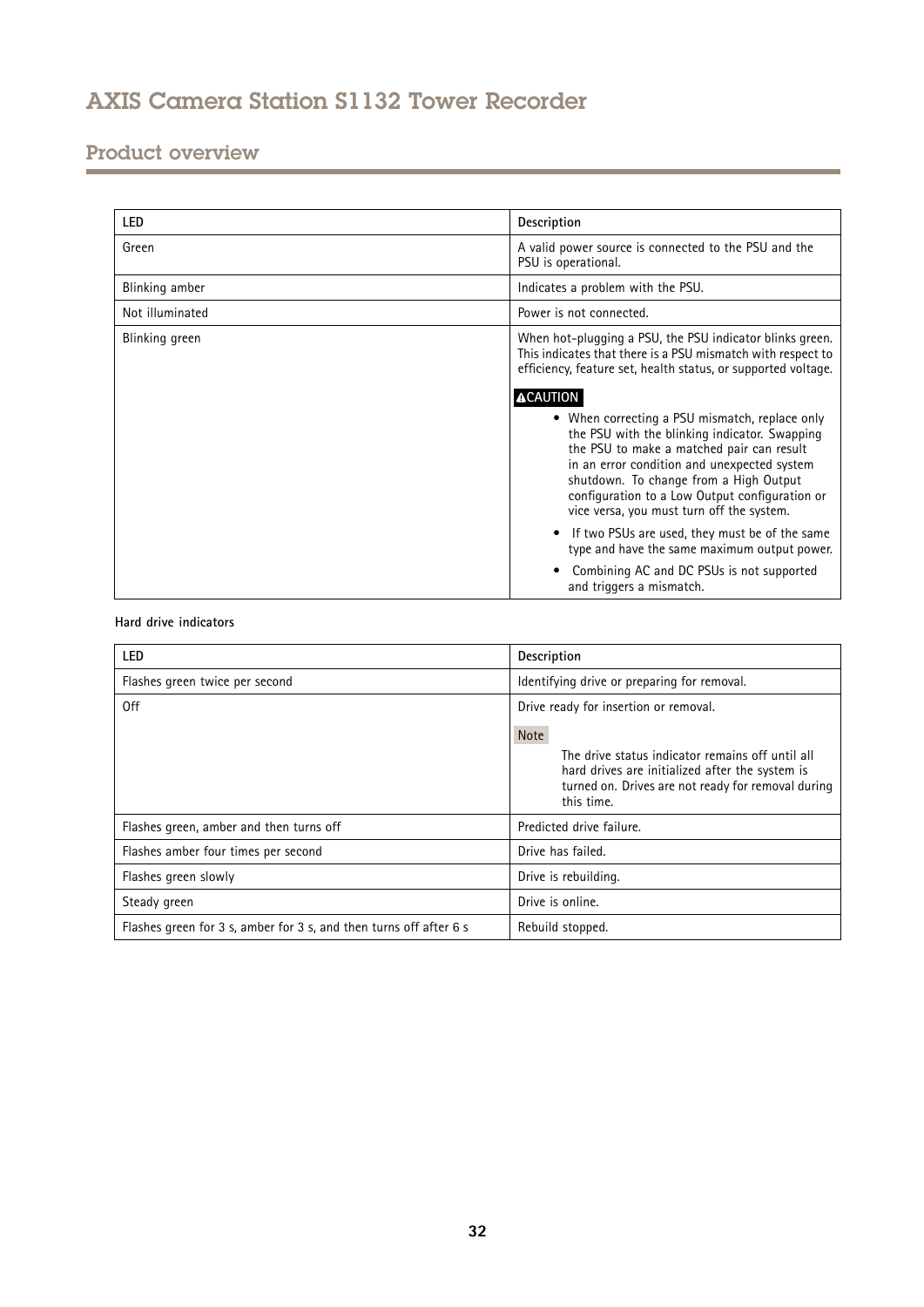## <span id="page-32-0"></span>Need more help?

## Need more help?

## **Useful links**

- *AXIS [Camera](https://www.axis.com/products/online-manual/34074) Station user manual*
- *[Configure](https://www.axis.com/products/online-manual/34074#t10123489) AXIS Secure Remote Access*
- *What to include in an [Antivirus](https://www.axis.com/support/faq/FAQ116307) white list for AXIS Camera Station*

## **Contact support**

Contact support at *[axis.com/support](https://www.axis.com/support)*.